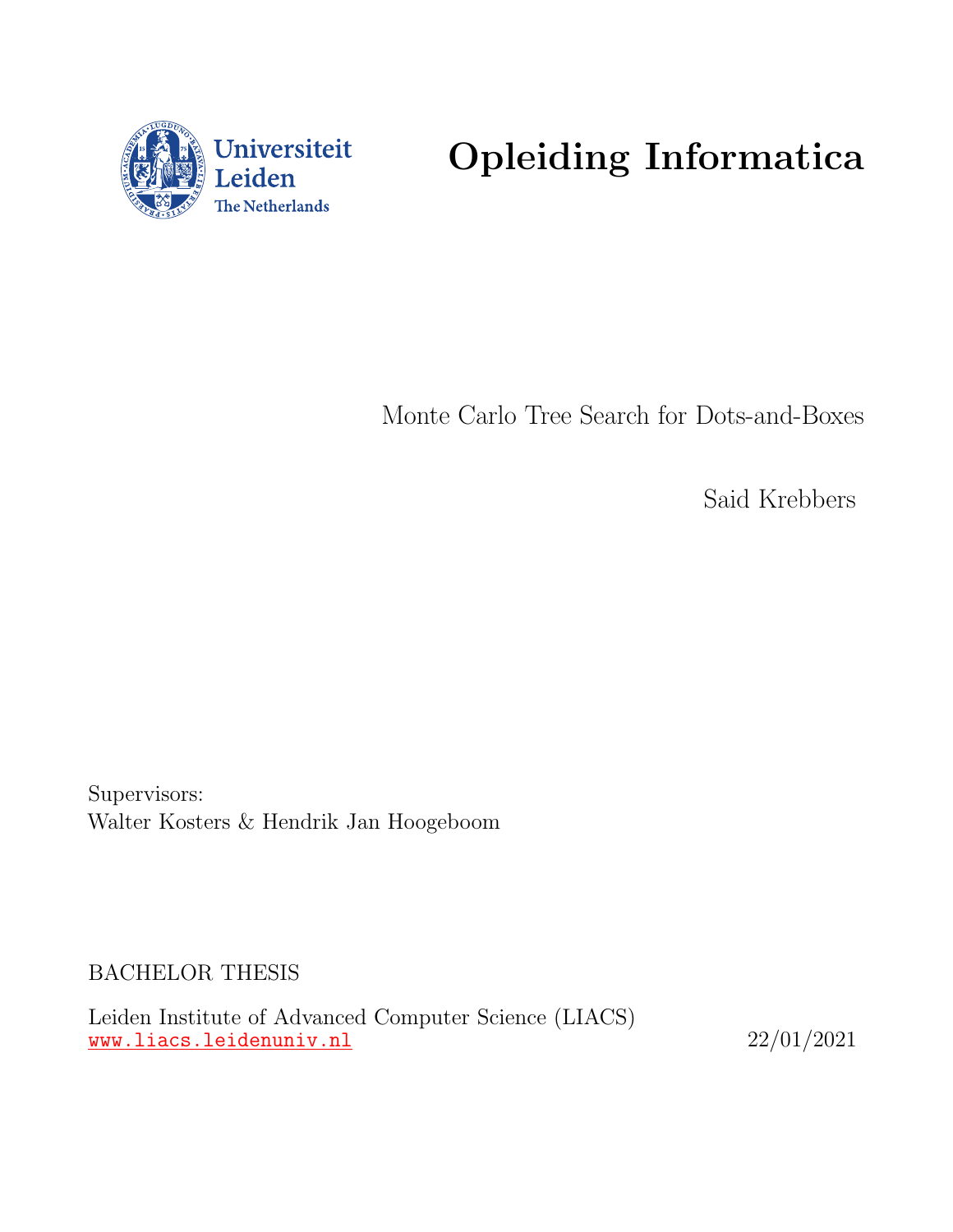#### Abstract

Dots-and-Boxes is a pen and paper game usually played by two players. The players alternate drawing lines on a rectangular grid of dots, trying to complete boxes. If a player completes a box they must do another move. The goal is to claim more boxes than the opponent by the end of the game. In this thesis we examine the performance of Monte Carlo Tree Search (MCTS) in the game of DOTS-AND-BOXES and compare it to the methods used in Berlekamp's book. We found that the MCTS algorithm, as is, performs decent against a random agent and poorly in DOTS-AND-BOXES compared to the other more simple algorithms. The pure MCTS agent could find or gets close to several solutions to problems in Berlekamp's book.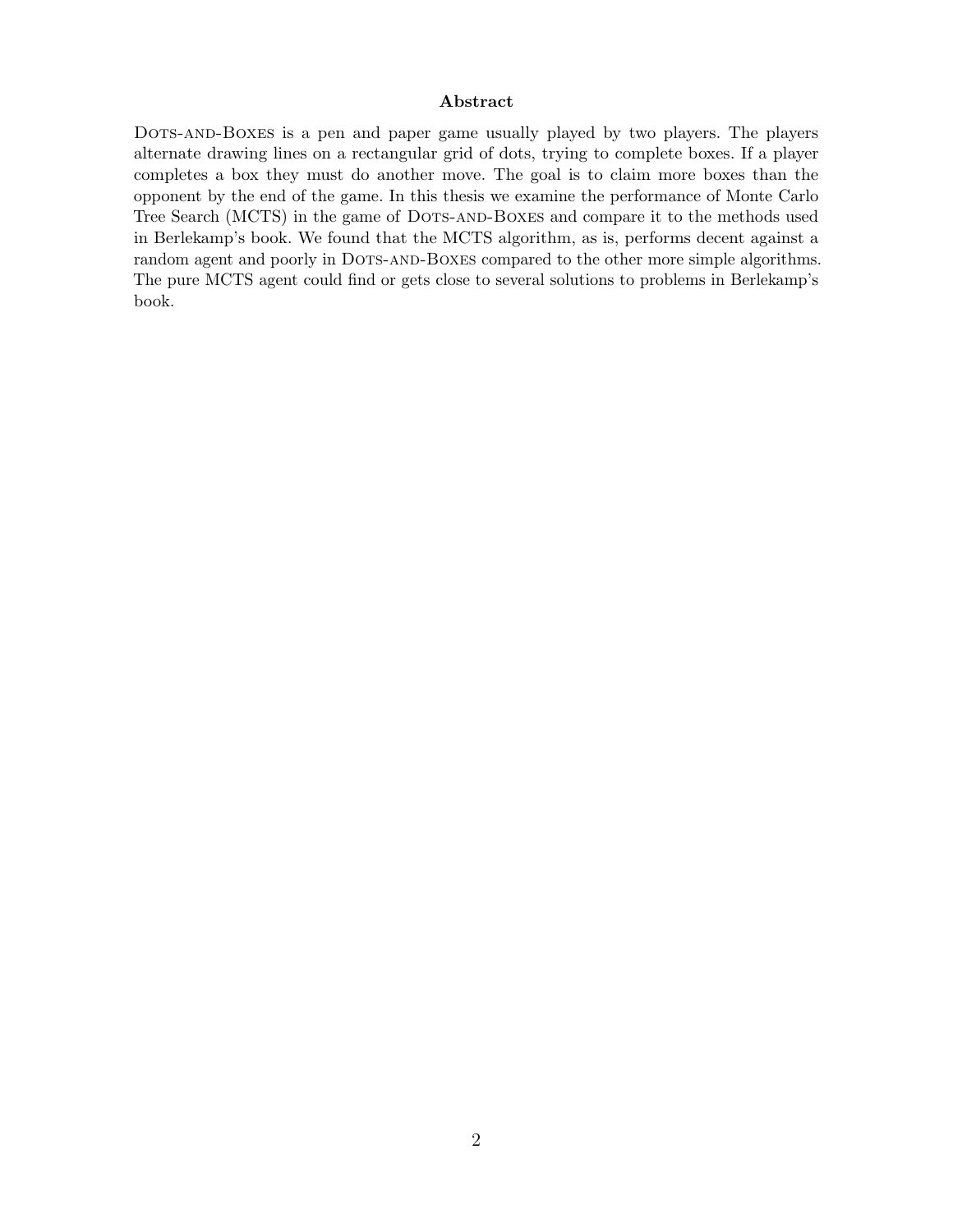# Contents

| $\mathbf 1$             | Introduction                                                         | 1                                                                         |  |
|-------------------------|----------------------------------------------------------------------|---------------------------------------------------------------------------|--|
| $\overline{2}$          | The Game of Dots-and-Boxes<br>2.1<br>2.2<br>2.3<br>2.4               | $\overline{2}$<br>$\overline{2}$<br>$\overline{2}$<br>3<br>$\overline{5}$ |  |
| $\bf{3}$                | <b>Related Work</b><br>3.1<br>3.2<br>3.3                             | 6<br>6<br>$\overline{7}$<br>7                                             |  |
| $\overline{\mathbf{4}}$ | <b>Algorithms</b><br>4.1<br>4.2<br>4.2.1<br>4.2.2<br>4.2.3<br>4.2.4  | 8<br>8<br>8<br>9<br>9<br>9<br>9                                           |  |
| $\bf{5}$                | <b>Experiments</b><br>5.1<br>5.2<br>5.2.1<br>5.2.2<br>5.2.3<br>5.2.4 | 13<br>13<br>14<br>16<br>17<br>18<br>18                                    |  |
| 6                       | <b>Conclusions and Further Research</b>                              | 19                                                                        |  |
|                         | <b>References</b><br>20                                              |                                                                           |  |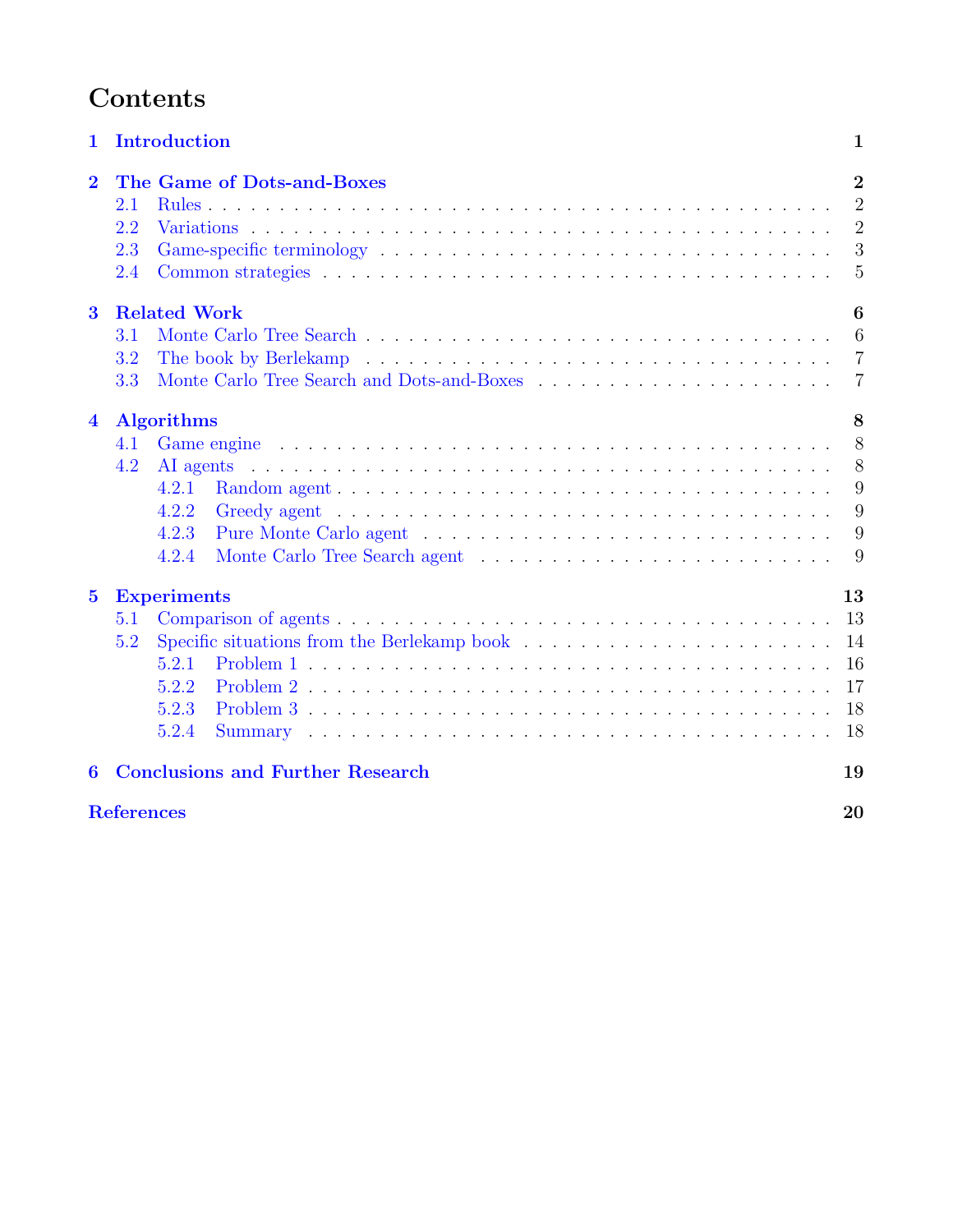# <span id="page-3-0"></span>1 Introduction

DOTS-AND-BOXES is a pen and paper game, most often played by children that have no access to an iPad or internet connection. The rules of the game are simple, but underneath the simple exterior hides a complex game with various levels of strategy. The leading work on the subject is the book written by Berlekamp [\[Ber00\]](#page-22-1). In this book he explains the best strategy known for this game.

For computers the game of DOTS-AND-BOXES is hard because of its high branching factor. The Monte Carlo Tree Search (MCTS) algorithm has frequently been used in the last years in order to create Artificial Intelligent (AI) agents. The most noticeable of these is the agent written by Deepmind named AlphaGo  $SSS<sup>+17</sup>$ . This AI agent and its successors were able to compete with and beat the top players in the game Go, a very complex board game. Go is somewhat similar to Dots-and-Boxes. They are both perfect information two player games with high branching factor.

In this thesis we examine the performance of MCTS in the game of DOTS-AND-BOXES and compare it to the methods used in Berlekamp's book. We found that the pure MCTS agent performs poorly compared to most other, simpler, agents. However, in two out of three problems from Berlekamp's book which we tested, the pure MCTS agent chooses or gets very close to the optimal move. An enhanced MCTS agent performed better against the other agents than the pure MCTS agent, though not by much. However this agent never picked the optimal move in the tested problems from Berlekamp's book.



Figure 1: Example of DOTS-AND-BOXES game in progress.

This thesis has the following layout. Section [2](#page-4-0) describes the rules and the most important gamespecific terminology. Section [3](#page-8-0) discusses related work. Section [4](#page-10-0) describes the algorithms used. Section [5](#page-15-0) describes the experiments and their outcome. Lastly, in section [6](#page-21-0) we conclude this thesis and discuss future research.

This bachelor thesis was written at the Leiden Institute of Advanced Computer Science (LIACS) at Leiden University and was supervised by Walter Kosters and Hendrik Jan Hoogeboom.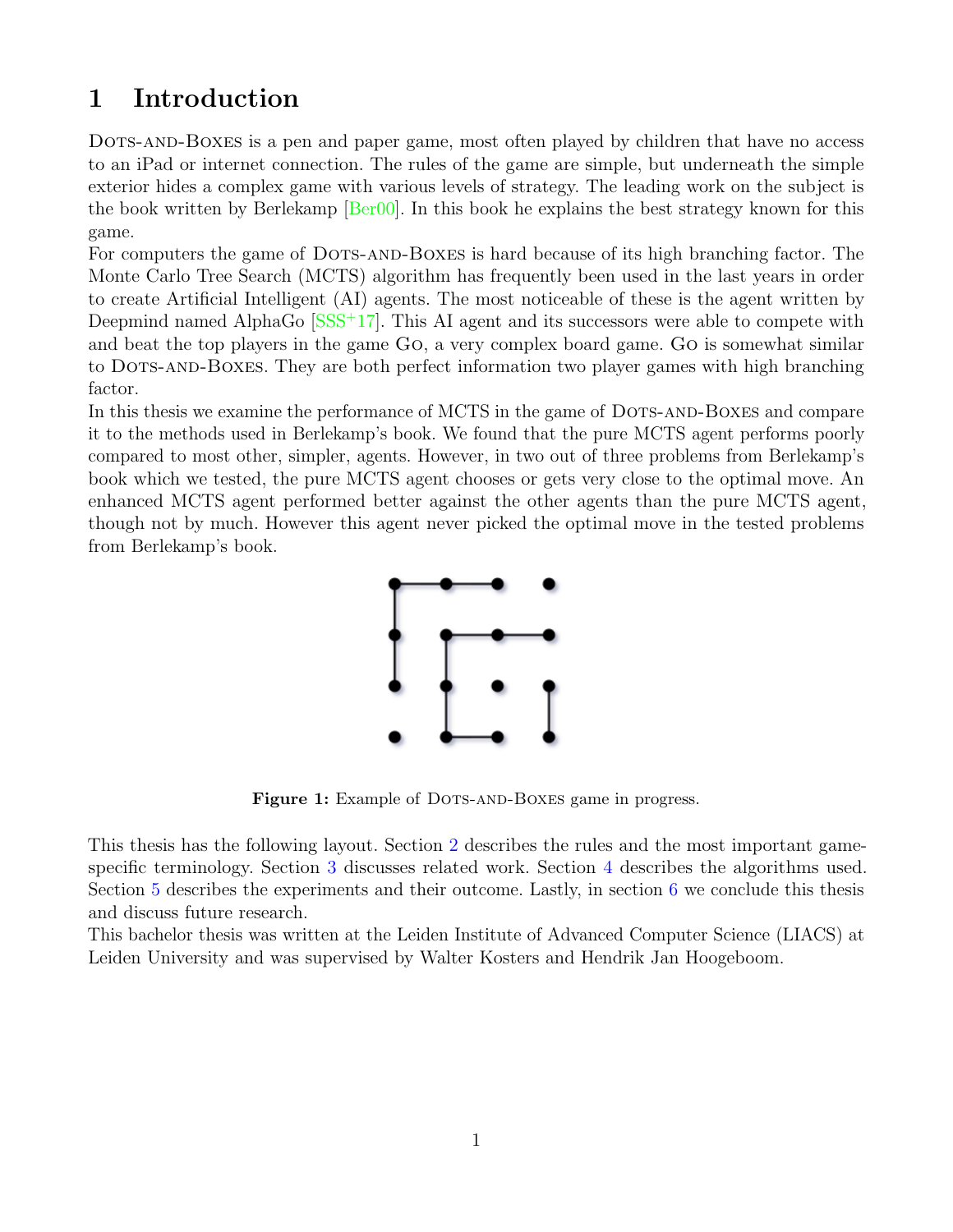## <span id="page-4-0"></span>2 The Game of Dots-and-Boxes

Dots-and-Boxes is an impartial, zero-sum, perfect information game and is usually played by two players. It is impartial because both players are allowed to do the same moves at any state of the game. The configuration of the playing grid dictates which moves are available [\[BK12\]](#page-22-3). If a player completes and claims one box, the other player loses the opportunity to claim this same box. This makes it a zero-sum game. In all possible configurations of the playing field, the players can access all information in the game. At their turn a player knows all moves that have previously been done by the opponent and himself, which makes DOTS-AND-BOXES a perfect information game  $[Mye97]$ . In this section we will explain the rules of DOTS-AND-BOXES, introduce the most relevant game-specific terminology and describe strategies frequently used my human players.

#### <span id="page-4-1"></span>2.1 Rules

DOTS-AND-BOXES is a game that is usually played by two players. It is played on a rectangular grid of dots. Players take turns drawing horizontal or vertical lines between two adjacent points. When a player draws the fourth line to make a box, as seen in Figure [2,](#page-4-3) this player claims this box. Often, players write their initials in the box to mark the claim. If a player is in the position to finish a box, this player may or may not decide to do so. After claiming a box, that player must do another move and draw another line. A player is not allowed to pass their turn.

<span id="page-4-3"></span>



It is important to note that as this game is impartial, any player can claim any box given that this player can draw the fourth line. The game ends when all the possible lines have been drawn. At this stage all the possible boxes will have been claimed. The goal of the game is to claim more boxes than the opponent. On a grid with an even number of boxes, a tie is possible. An example victory for player A is shown in Figure [3.](#page-4-3) Here, it shows that player A has obtained thirteen boxes, whereas player B has obtained only seven boxes. Therefore, player A has won.

#### <span id="page-4-2"></span>2.2 Variations

The DOTS-AND-BOXES game has multiple variations. Firstly, the game can be played by more than two people which increases the level of complexity. Also, different variations of the starting grid can be found, sometimes depending on the country the game is played in. The standard version starts with an empty grid of dots while the Swedish version starts with a grid that has the outer edges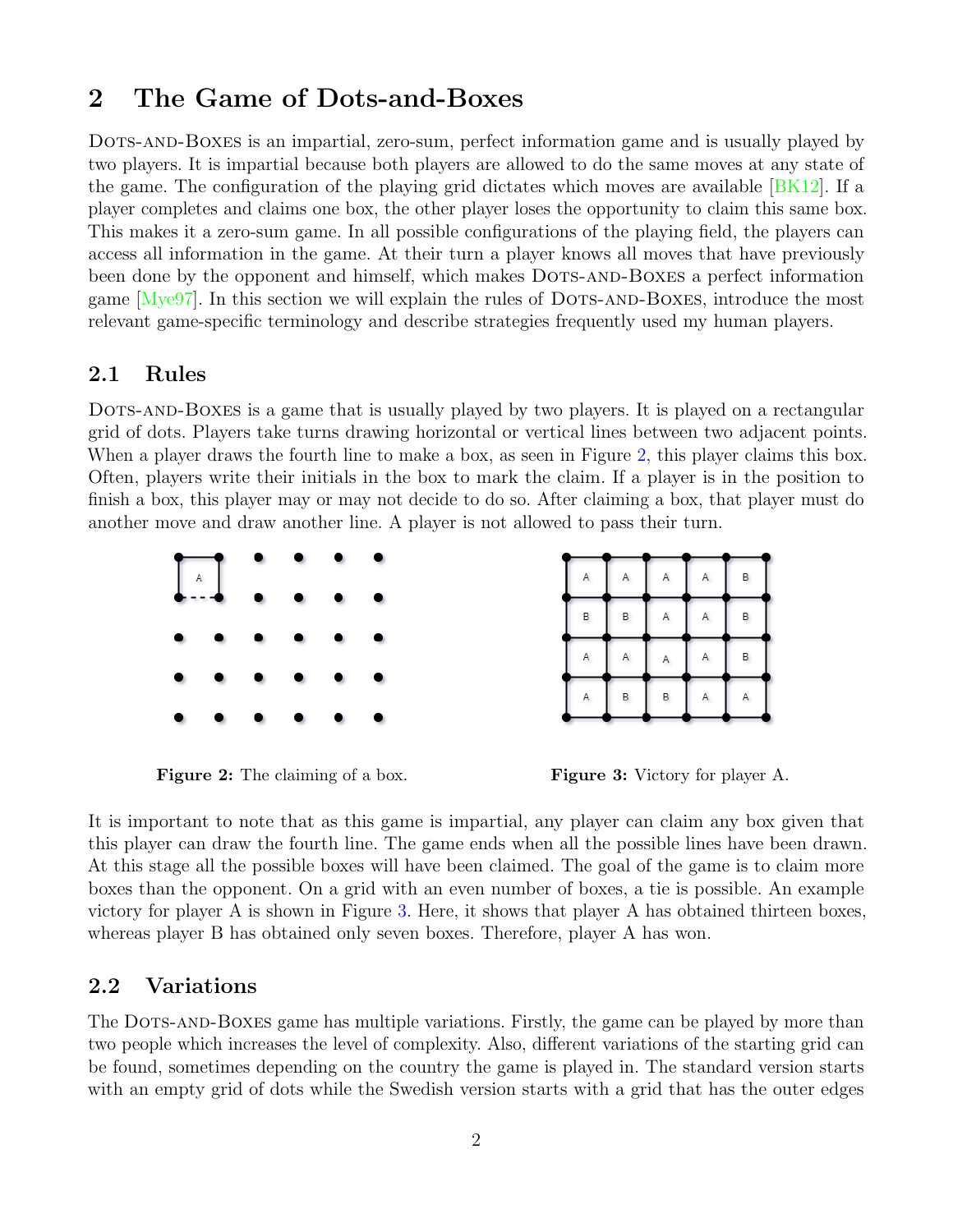drawn at the start [\[Ber00\]](#page-22-1), an example of which can be seen in Figure [5.](#page-5-1) In this thesis we will only look at the two player variant on the standard, empty starting grid, as is shown in Figure [4.](#page-5-1) The size of the grid is variable and depends on the preferences of the players.

<span id="page-5-1"></span>

Figure 4: Starting position in the standard version. Figure 5: Starting position in the Swedish version.

#### <span id="page-5-0"></span>2.3 Game-specific terminology

This section will introduce the most relevant game-specific terminology that will be used throughout this thesis [\[BCG04\]](#page-22-5).

Chain: A chain is a set of boxes that could be taken one after another by a player when their opponent makes a move in this chain. A long chain is a chain of at least three boxes. A short chain is a chain of fewer than three boxes. An example of a chain of length five is seen in Figure [6](#page-5-2) and Figure [7.](#page-5-2) In Figure [7](#page-5-2) the dotted lines represent the moves that would allow the opponent to take all boxes in the chain.

<span id="page-5-2"></span>

Figure 6: Example of a chain. Figure 7: Possible starts of chain.

Loops: A loop is a chain of which the head and tail connect. A loop has to be of at least size four and is always a long chain. An example of a loop can be seen in Figure [8](#page-6-0) and Figure [9.](#page-6-0) In Figure [9](#page-6-0) the dotted lines represent the moves that would allow the opponent to take all boxes in the loop. Handout: A handout is a move that allows the opponent to take boxes. A handout has two variations. If the move gives the opponent the choice whether or not he takes the boxes, it is referred to as a half-hearted handout (Figure [10\)](#page-6-1). If the opponent has little choice but to take the offered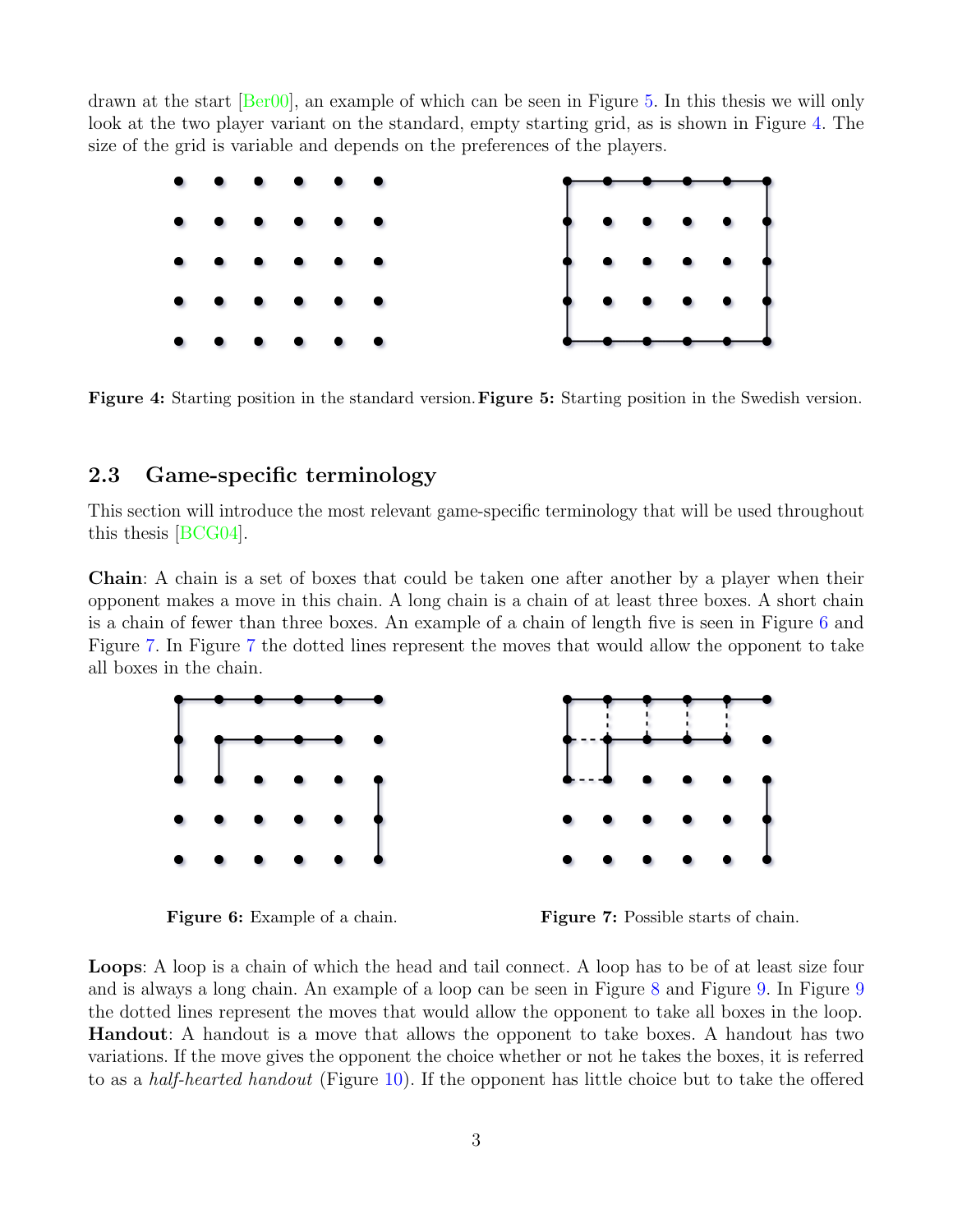<span id="page-6-0"></span>



Figure 8: Example of a loop. Figure 9: Possible starts of loop.

<span id="page-6-1"></span>boxes and make a move elsewhere, it is referred to as a hard-hearted handout (Figure [11\)](#page-6-1). The opponent can choose to ignore a handout, but this often leads to unnecessary loss of boxes.



Figure 10: Example of a half-hearted handout. Figure 11: Example of a hard-hearted handout.

Double-dealing move: A Double-dealing move forces the opponent to do a Doublecrossed move, through which the opponent claims two boxes in one move. After this, the opponent has to make another move. Often, this move will result in the start of a chain. A double-dealing move could therefore be seen as a small sacrifice by a player to gain access to the larger chain. An example of a double-dealing move is shown in Figure [12.](#page-7-1) Here, player A forces player B to claim the boxes in the top-left corner. Player A does this by drawing the red line. After drawing the dotted line player B will have to draw a line somewhere in the chain without the ability to claim a box in this chain. This results in player A claiming the larger chain.

Loony Move: This is a move that allows the opponent to choose whether they should do a double-dealing move or hard-hearted handout. When the opponent is able to do this they can choose whether they want to do the first move on the remainder of the board or if they want their opponent to do the first move. If the opponent can look far enough ahead, they are able to see which move will result in the largest number of boxes and choose this move. A loony move gives the opponent the opportunity to get at least half of the remaining boxes. Examples of loony moves are the first move in a large chain or the half-hearted handout.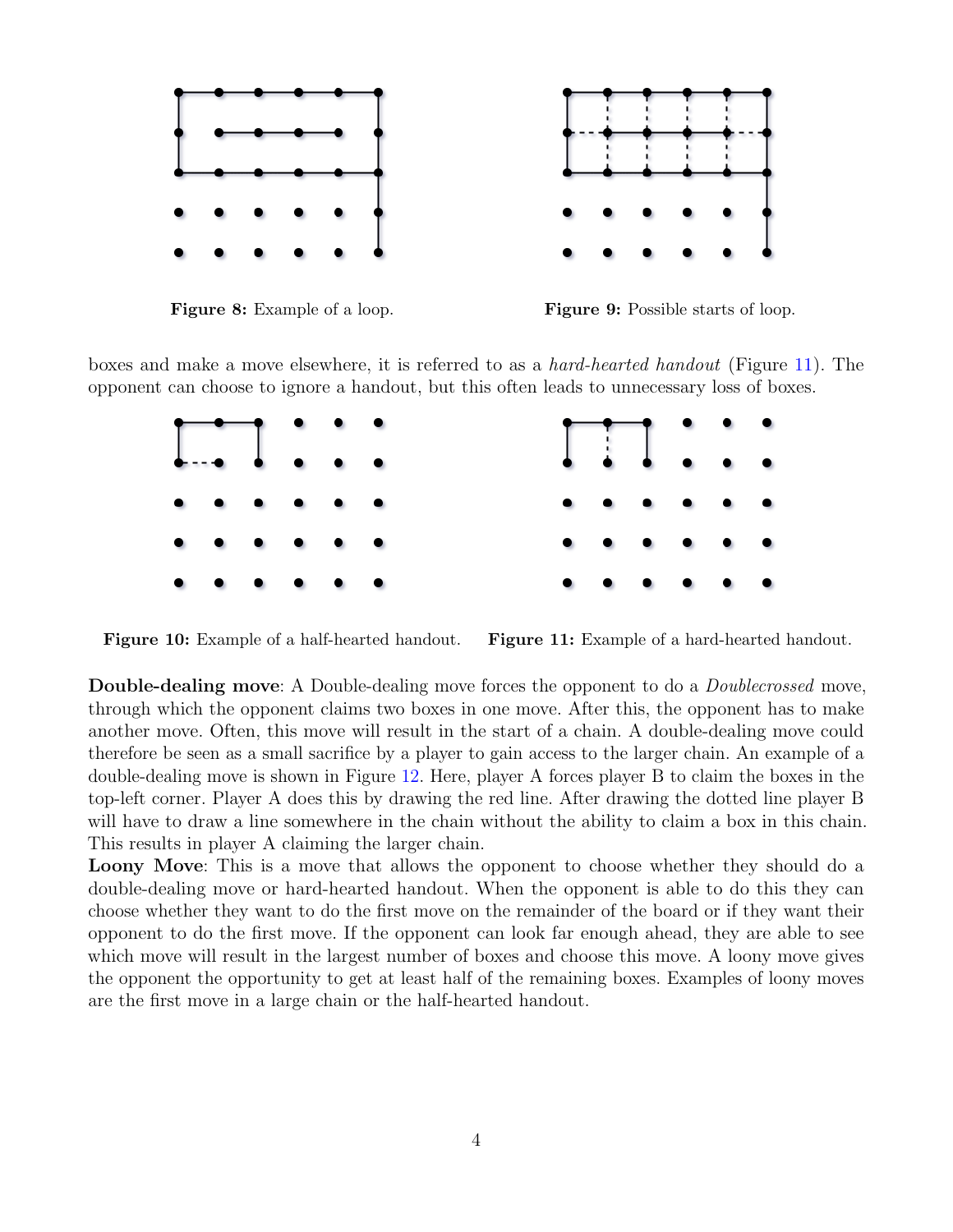<span id="page-7-1"></span>

Figure 12: Example of Doublecrossed move.

## <span id="page-7-0"></span>2.4 Common strategies

There are several distinct strategies human players of DOTS-AND-BOXES often use. Weaver categorizes five of these possibly overlapping strategies [\[WB96\]](#page-22-6):

• Random play

Moves are chosen at random.

• Box completion

This strategy pertains finishing a box when it is possible to do so. If it is not possible, the player does a random move. This strategy requires the player to be able to see which moves can finish a box.

• Third side avoidance

A player will not allow a box of three sides to be available to their opponent if this is possible. This means the player will not leave boxes with three sides unfinished. These players will also avoid to add a third side to a box if this means the opponent would get it next turn.

- Learning to optimally concede boxes This requires the player to be able to look ahead and identify what chains are on the grid and how many points each one is worth. Conceding a small chain in order to get a chain of boxes that is worth more points is favorable.
- Learning to ignore a box

This requires the player to be able to look even further ahead. The player wants to start claiming the first chain after the opponent did a loony move and opened the chain for claiming. The player will want to stay in control and double-cross the opponent, claiming the majority of all boxes from all chains.

This last strategy is at the core of the method explained in the Berlekamp book [\[Ber00\]](#page-22-1), which is the method the performance of the Monte Carlo Tree Search algorithm will be compared to.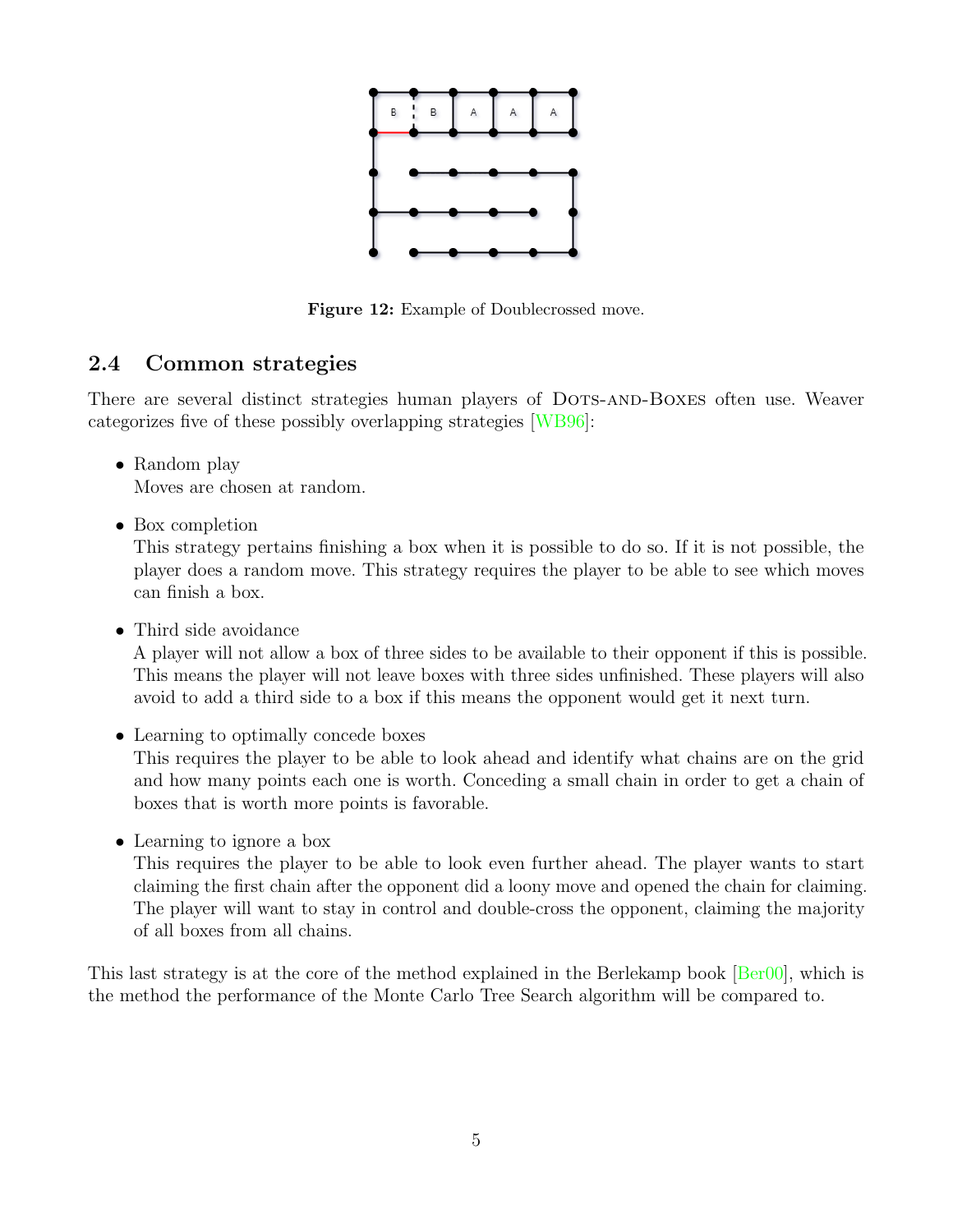# <span id="page-8-0"></span>3 Related Work

This section will discuss some of the previous research on MCTS, the leading book on strategies for Dots-and-Boxes written by Berlekamp and the application of the MCTS algorithm to the DOTS-AND-BOXES game.

## <span id="page-8-1"></span>3.1 Monte Carlo Tree Search

The meta-analysis by Browne et al. is a survey of literature on Monte Carlo Tree Search (MCTS) [\[BPW](#page-22-7)<sup>+</sup>12]. MCTS combines the precision of Tree Search methods with the randomness of Monte Carlo techniques. The algorithm starts with an empty game tree (with the current situation in the root) and gradually expands this tree using a number of iterations of the following four steps:

- Selection: A node in the tree is selected using some selection policy. This policy is often the Upper Confidence bound applied to Trees (UCT) algorithm. A child node is selected from the current node. If this child node has been visited before and it is not a terminal state, we continue with the expansion step. If the selected child node has not been visited or is a terminal state, we continue with the simulation step.
- Expansion: In this step the selected node has no child nodes. A child node is added for every possible move that can be done from the selected node. One of these child nodes will be selected for the simulation step. As none of these child nodes have been visited yet, the choice is arbitrary. Often the first child node is selected.
- Simulation: A set number of simulations are run from the game state that is associated with the selected node.
- Back propagation: The results of the simulation step are added to the selected node and the parent nodes all the way to the root of the tree.

The four steps are explained in more detail in Section [4.](#page-10-0) These steps are done for a set number of iterations or until time runs out. When the algorithm is to choose the next move it chooses the most promising child from the root node according to some selection strategy.

An advantage of the MCTS algorithm compared to most other algorithms is that it can be stopped at any time and it will be able to select a move according to its own calculations. When the search is stopped or the allowed time has passed the MCTS algorithm has to determine which move to do. In their survey Browne et al. names four methods for deciding which root child will be selected for the actual move:

- Max child: The root child which promises the highest reward.
- Robust child: The root child which has been visited most.
- Max-Robust child: The root child which has both been the most visited and promises the highest reward.
- Secure child: The root child which maximises a lower confidence bound.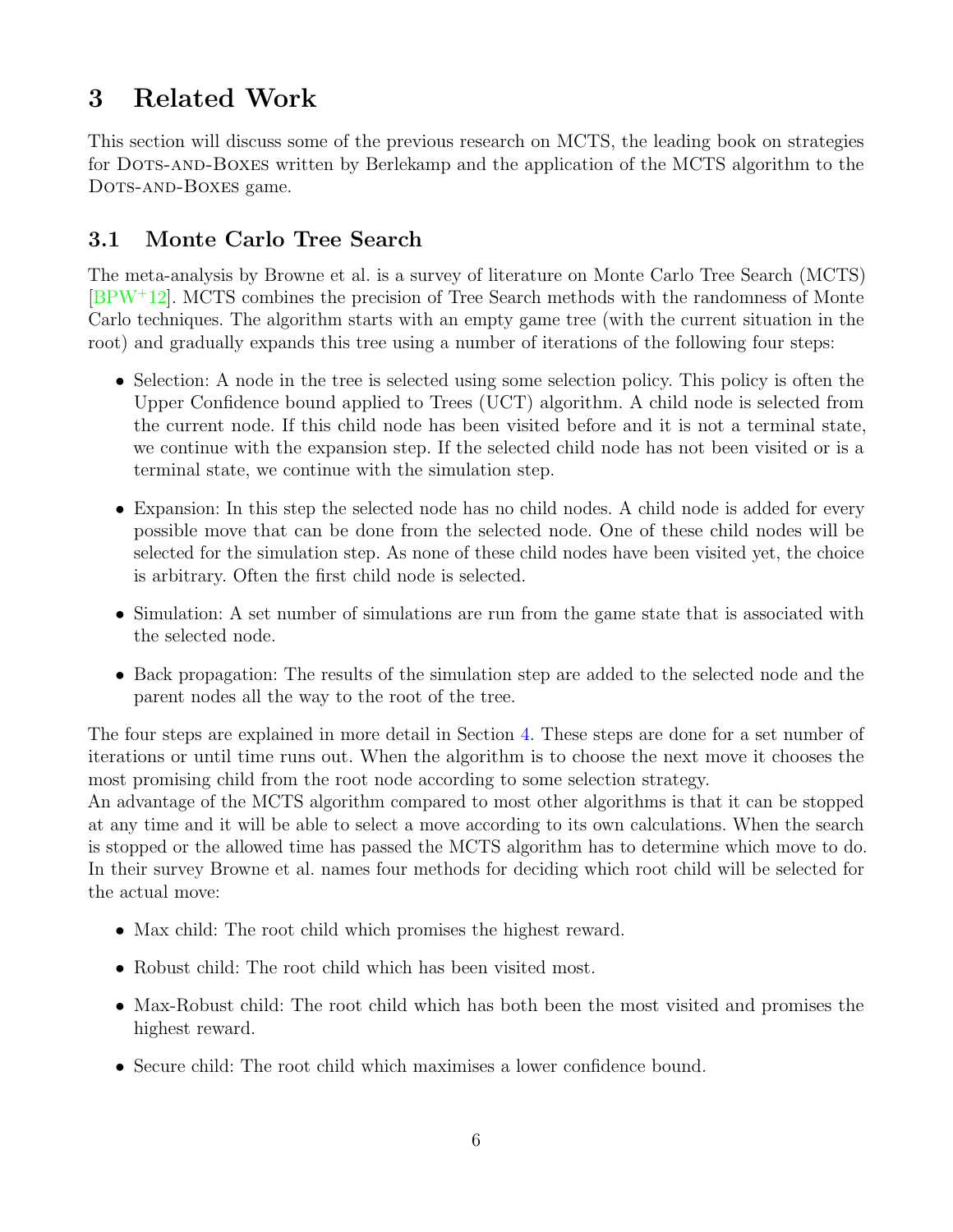#### <span id="page-9-0"></span>3.2 The book by Berlekamp

The leading work on the DOTS-AND-BOXES game is the book written on DOTS-AND-BOXES by Berlekamp [\[Ber00\]](#page-22-1). In his book Berlekamp explains the mathematical foundations of DOTS-AND-Boxes. This book also explains the best strategies known to play and win this game.

The player that gets to do the last move that is not a handout is usually the player that is in control for the remainder of the game, and is most likely to win the game. The strategy in this book explains how to take control of the game, stay in control and win. Once the board is filled with only chains the player that is to move has to open a chain. The second player can then take many boxes and double-cross the opponent. The opponent must now open a new chain for the second player. The book describes how one can increase the chance of not being the one that has to open the first chain. The rule of thumb is to try and make the number of initial dots plus the number of long chains even if you are the starting player and uneven if you are not. The book also explains how the game is similar to the game nimstring and how Sprague-Grundy theory can be used to gain an advantage in DOTS-AND-BOXES. However, this is outside the scope of this thesis.

#### <span id="page-9-1"></span>3.3 Monte Carlo Tree Search and Dots-and-Boxes

At the moment of writing, relatively few papers have been published comparing the performance of the MCTS algorithm with other algorithms for the DOTS-AND-BOXES game. Dührsen et al.  $[DFF+20]$  $[DFF+20]$  compared the MCTS algorithm to multiple algorithms such as Game Tree, rule based and MiniMax algorithms. In their tests they concluded the MCTS algorithm performed the poorest. No explanation has been given as to why it performs poorly.

Many papers have been written on how to improve the MCTS algorithm for DOTS-AND-BOXES. Prince [\[Pri17\]](#page-22-9) summarizes this and explains how one can reduce the size of a game state by representing the playing grid with a string of ones and zeros, which denote drawn and not yet drawn lines respectively. This adjustment reduces the amount of memory needed, which means more data can be stored in the same space. The author also shows that a hash table is useful for reducing the number of identical nodes in the game tree. This reduction in identical nodes means less memory is used to store the tree. The paper also expands on some potential improvements such improving the simulation algorithm, which could result in more accurate predictions, or parallelizing simulation in order to do the same amount of work in less time.

Both the selection policy [\[Pri17\]](#page-22-9) and the simulation policy [\[LZDP19\]](#page-22-10) can be replaced by a neural network to improve the selection and simulation steps respectively. Improved selection would mean allotted resources, for example calculation time, are used in more effective places. An improved simulation policy ensures that the predictions made from the simulations are more accurate. AlphaGo, a very successful MCTS agent in Go and other games, and its successors show an effective combination of deep neural networks, reinforcement learning and MCTS [\[SSS](#page-22-2)<sup>+</sup>17].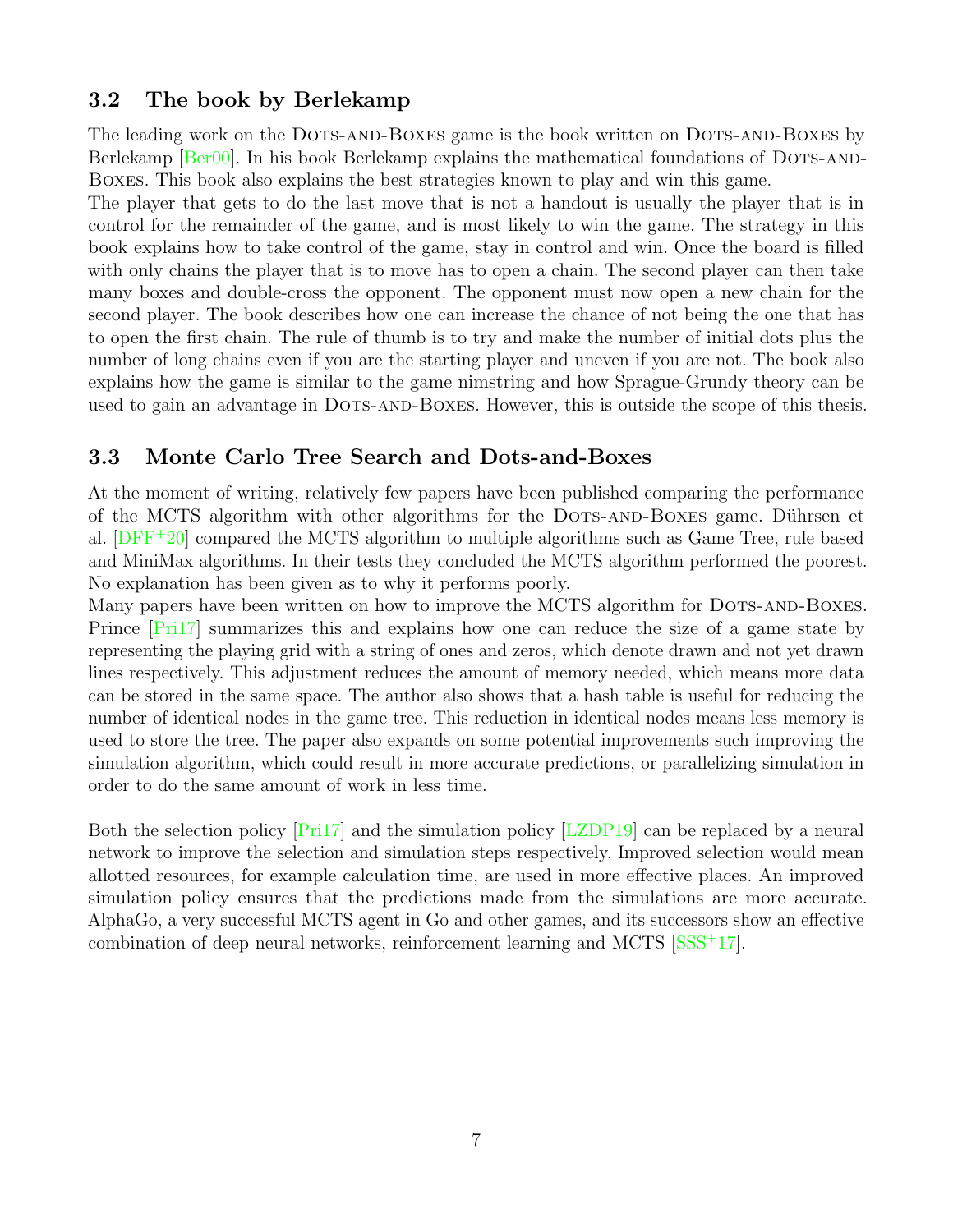# <span id="page-10-0"></span>4 Algorithms

In this section we will describe how we implemented the DOTS-AND-BOXES game. We will explain the used algorithms and how these were implemented in the DOTS-AND-BOXES game.

## <span id="page-10-1"></span>4.1 Game engine

The game engine we used was made from scratch for this thesis. It was written in  $C^{++}$ . The code is available on Github on the following page: <https://github.com/kurebasu/Dots-and-Boxes>. This language was chosen for its efficiency and our own proficiency in the language. The program takes several parameters as input. The parameters are the following:

- Height: Height of the playing field counted in boxes;
- Width: Width of the playing field counted in boxes;
- numberOfGames: Number of games to be played between the players;
- MC iterations: Number of iterations the MC players are allowed to do;
- Player1: Regulates which agent will control the first player;
- Player2: Regulates which agent will control the second player;
- print: Whether to print output other than the final score;
- printMCTStree: Whether to print the tree built by a MCTS player;
- MCTSEnhancement: Whether to use an enhanced simulation policy;
- MCTSMoveChoice: Whether to prioritize moves that promise higher reward or to prioritize stable moves.

The program outputs the tree produced by a MCTS player in the DOT language. This is a language used to visualize graphs. There are many interpreters available for this language, one of these is <https://edotor.net/>.

### <span id="page-10-2"></span>4.2 AI agents

In order to test the performance of the MCTS agent we wrote multiple other agents to play against. All agents will be described in this subsection. All active agents will have access to all functions and information in the DOTS-AND-BOXES game. These include, but are not limited to, viewing the state of the board, checking how many moves are possible and both doing moves with specific coordinates and some xth move out of all possible moves. The possible moves are ordered so every possible move has a number associated with it. The horizontal lines come before the vertical lines, the lines in top rows come before the lines on lower rows on the board and the lines on the left go before the lines on the right. This means that the 0th move is the horizontal line on the top left if this one is free and the last move is the vertical line on the bottom right of the board, if this is free. Figure [13](#page-11-4) shows an example of how moves are numbered.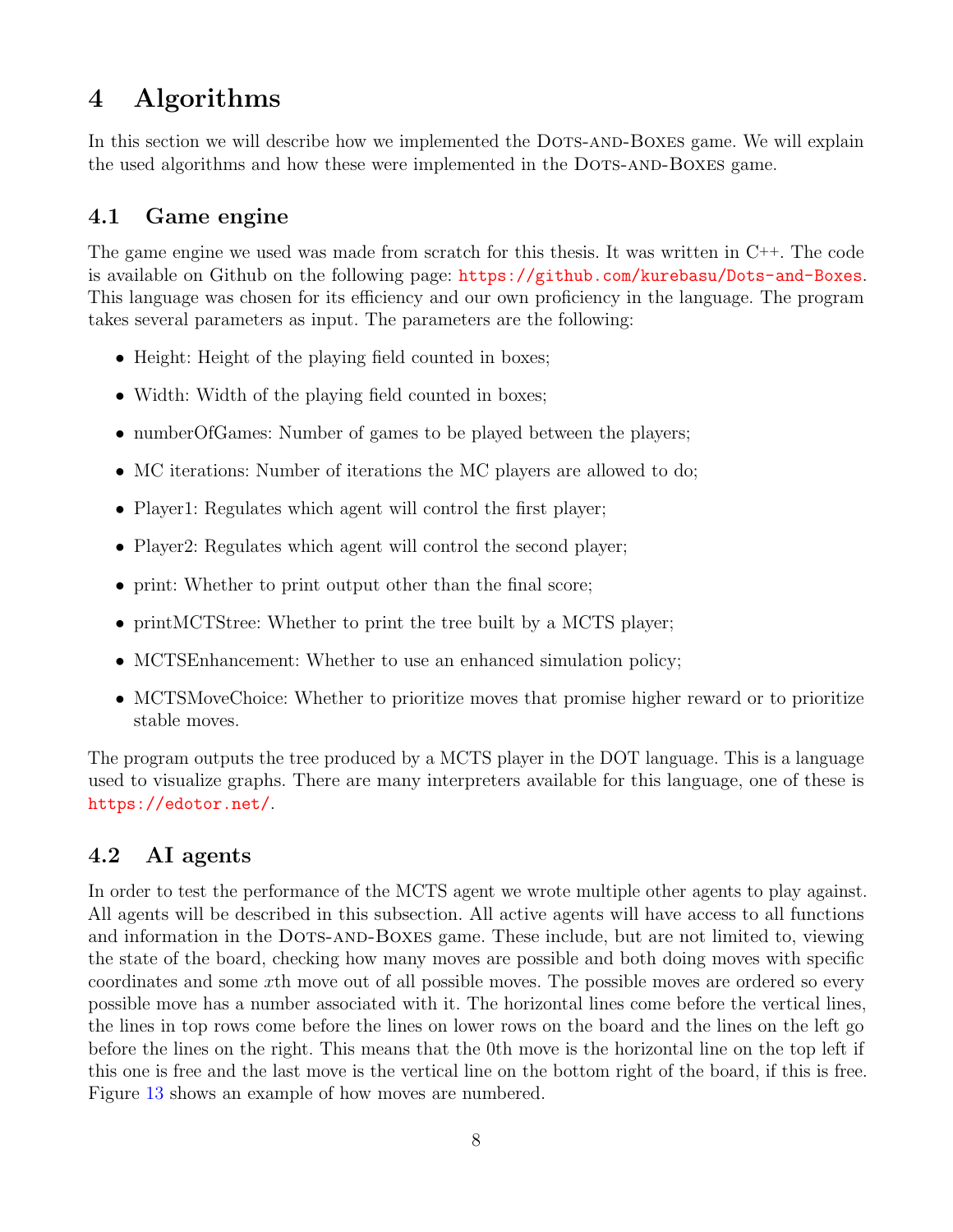

Figure 13: Example of Ordering of Possible Moves.

#### <span id="page-11-4"></span><span id="page-11-0"></span>4.2.1 Random agent

The random agent uses the option to do a numbered move. It checks the amount of possible moves and chooses a random number between and including zero and the amount of moves minus one. All moves are equally likely to be chosen.

#### <span id="page-11-1"></span>4.2.2 Greedy agent

The greedy agent is a simple rule based agent. It checks all potential boxes and checks whether it has three sides drawn and can therefore be completed. If such a box exists it will always complete this box. If multiple such boxes exist, the agent will complete the first box. In the next turn it will find the other boxes to complete them. If no such box exists it will do a random move as described in the random agent subsection. This agent does moves based on the coordinates of a box and a specific side of that box.

#### <span id="page-11-2"></span>4.2.3 Pure Monte Carlo agent

The Pure Monte Carlo, or briefly Monte Carlo (MC), agent gets a number of allowed computations from the input parameters of the program. When this agent is to move, it will test every possible move from the current game state. It does this by trying every move and simulating the end result based on the standard "random policy". Using this policy the game will be played until the end as if played by two random players. These playouts result in a win, a loss or a tie for the Monte Carlo agent. These results are stored for the end evaluation for this move. In the end, the move that resulted in the most wins will be chosen. Other selection policies could be used, for instance favouring moves with low variance or the move with least losses.

#### <span id="page-11-3"></span>4.2.4 Monte Carlo Tree Search agent

The Monte Carlo Tree Search (MCTS) agent combines the Monte Carlo Algorithm with Tree Search. The MCTS algorithm uses a specific data structure to store its computations. This structure is a tree of nodes. Each of these nodes represents a specific game state. One of these game states includes the position of the board, the amount of points scored by each player until that point and who the next player to move is. These nodes have links, or pointers, to their parent node and child nodes. An example of what a tree made of nodes looks like can be seen in Figure [14.](#page-12-0) The numbers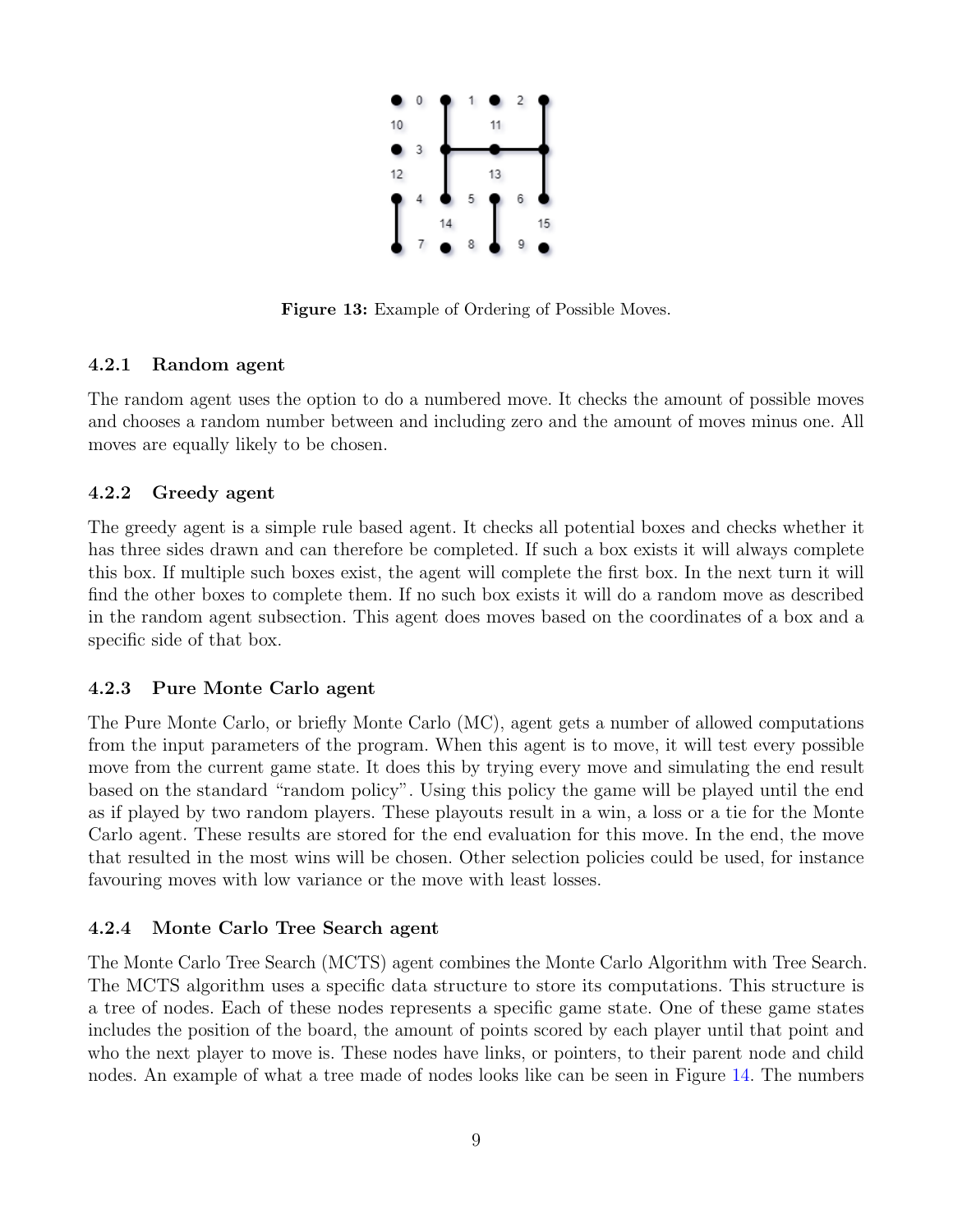<span id="page-12-0"></span>inside the node refer to the results of the simulations. The first node (root node) has value 20/7/3, meaning all simulations in this tree add up to 20 won, 7 lost and 3 tied games for the MCTS agent.



Figure 14: Example of a tree build by MCTS.

In this example it is easy to see that the 4th move  $(19/1/0)$  is the move that looks most promising from the current game state.

The MCTS agent builds this tree using four steps. These steps are selection, expansion, simulation and back propagation, which have been explained before in Section [3.](#page-8-0) The selection step uses the Upper Confidence bound applied to Trees (UCT) algorithm which was introduced as an algorithm that can balance between exploitation and exploration [\[KS06\]](#page-22-11):

$$
UCT_i = \frac{w_i}{n_i} + C\sqrt{\frac{\ln N_i}{n_i}}
$$

This formula consists of two parts:

- $w_i/n_i$  This is the exploitation factor which is used to select the most promising node. In this part  $w_i$  is the amount of wins in node i and  $n_i$  is the amount of simulations done in i and its children.
- $C\sqrt{\frac{\ln N_i}{n_i}}$  This is the exploration factor which is used to give unexplored nodes a better chance. In this part  $Ni$  is the amount of simulations done by the parent of this node better chance. In this part *ivt* is the amount or simulations done by the parent of this node<br>and the parents children. The constant C is traditionally set to  $\sqrt{2}$ . However we have chosen, based on our own empirical review, to set it to 0.6.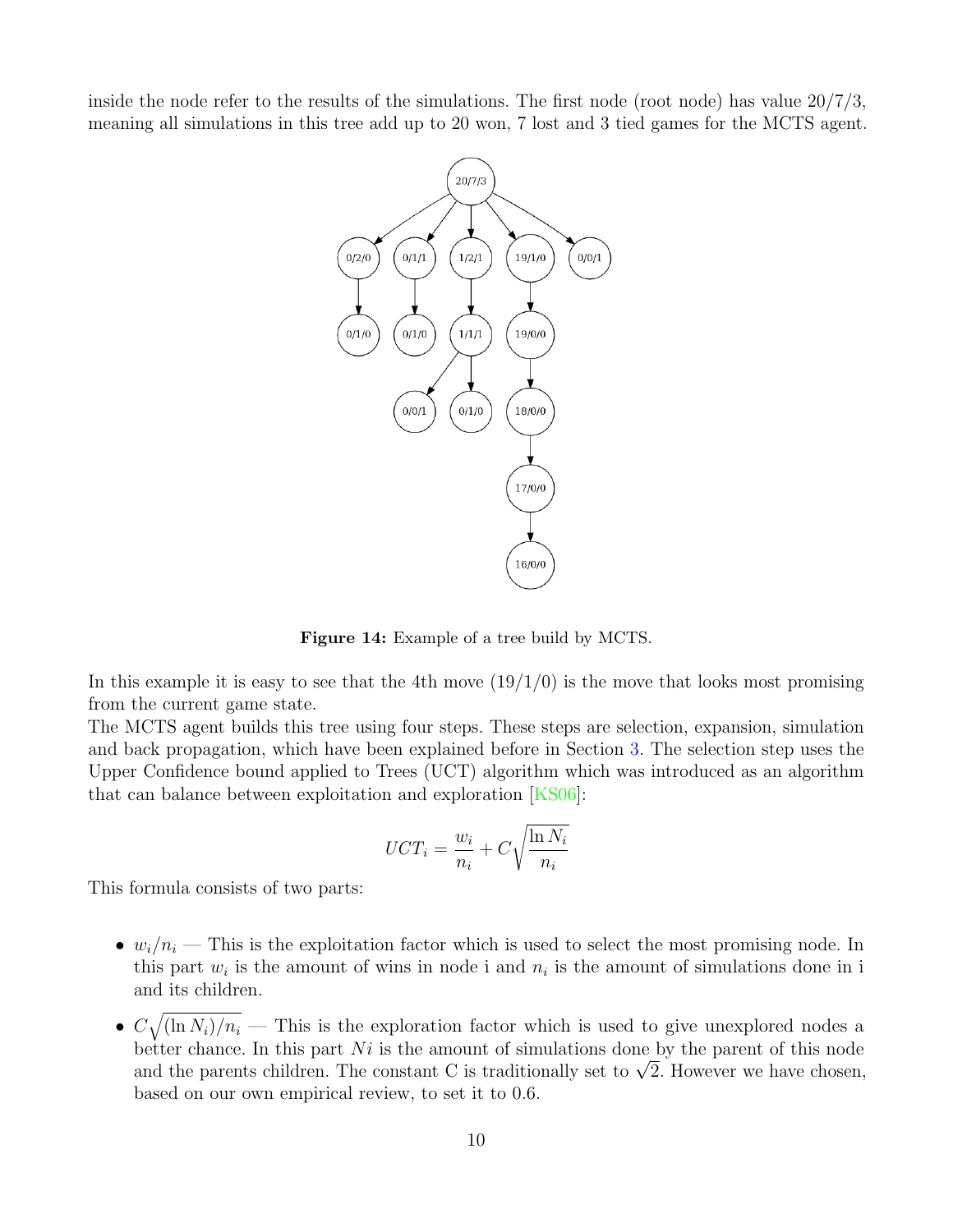Two different simulation policies have been implemented. The *standard* random policy simulates the rest of the game as if two players were doing random moves. The *enhanced* simulation policy simulates the rest of the game as if two players claim boxes whenever this is possible and safe to do. If no boxes can be claimed the enhanced policy acts like the random policy. Note that this is different than the greedy agent, as the greedy agent does not check if a move is safe to do and just greedily takes it. In Figure [15](#page-13-0) one can see the order in which the four steps are done.

<span id="page-13-0"></span>

Figure 15: Flow of the four MCTS steps.

<span id="page-13-1"></span>

Figure 16: Flow of the four MCTS steps [\[Mci13\]](#page-22-12).

The MCTS agent starts in the root node and checks whether it is a leaf node. If not, it keeps selecting a child according to highest UCT value and changing the current node to the selected child node until the current node is a leaf node. If it is a leaf node it will check whether the node has been visited before. If the node has not been visited before the MCTS agent will **expand** the tree by adding a child node for every possible move to the selected node. After this the first new child node will be selected as the current node. If it was the first time the node was visited or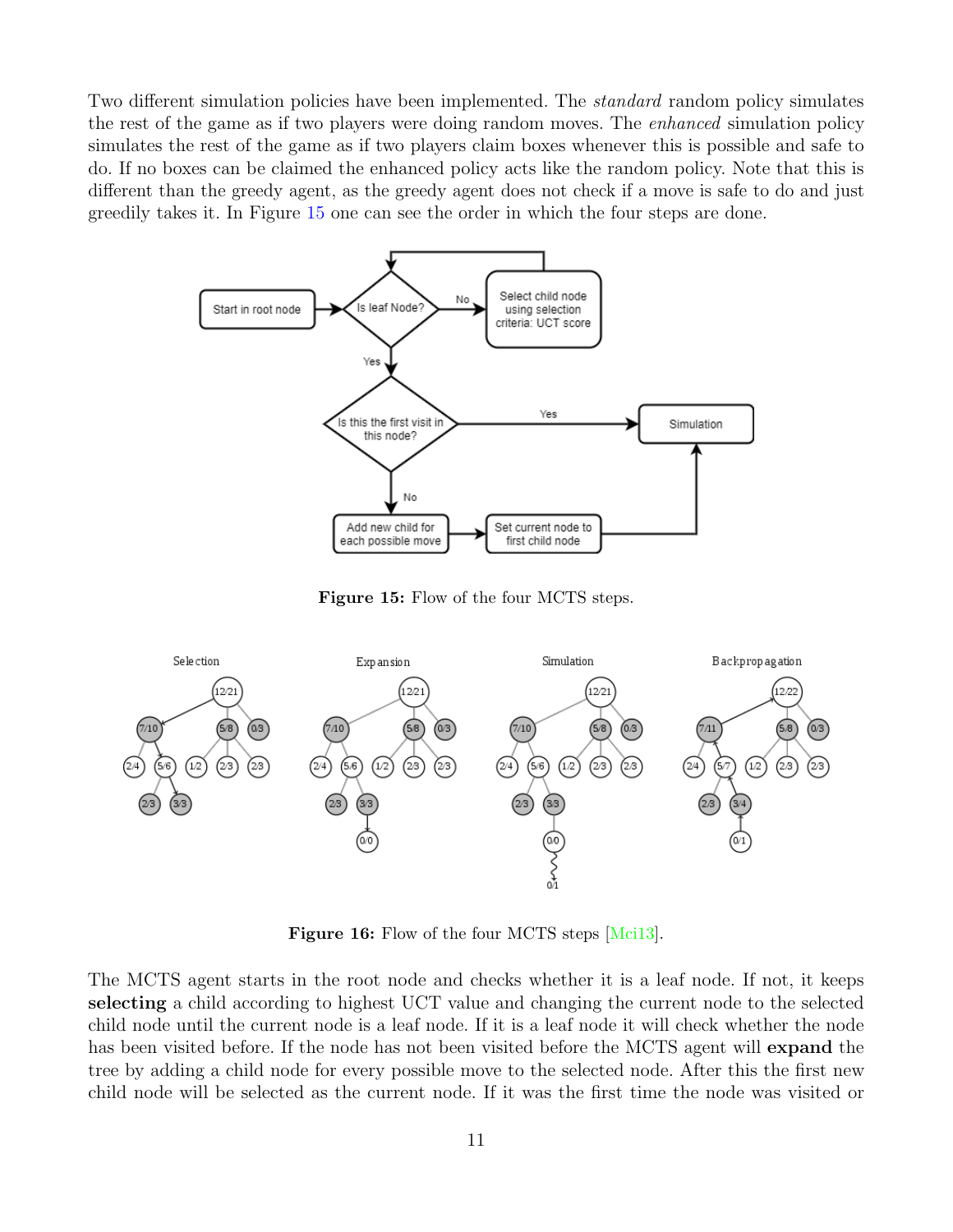after expansion a simulation is played out from the selected game state. This results in either win, a loss or a tie for the MCTS agent. The result of the simulation is then **back propagated** up the tree. An example of one sequence of the MCTS steps can be seen in Figure [16.](#page-13-1) In this figure only nodes that have been visited before are shown, as the many unvisited (0/0 nodes) would clutter the figure and make it unclear. In our program this loop will be executed as many times as allowed by the input parameter MC iterations. Once this number of iterations has been reached the algorithm will make a choice by selecting the most promising child node from the root node. We have implemented two functions to determine which child is most promising. These look for the max child and the robust child. The max child is the child that promises most reward. The robust child is the child that was visited most often.

In Figure [16](#page-13-1) the numbers within the nodes refer to the won simulations and total amount of simulations respectively.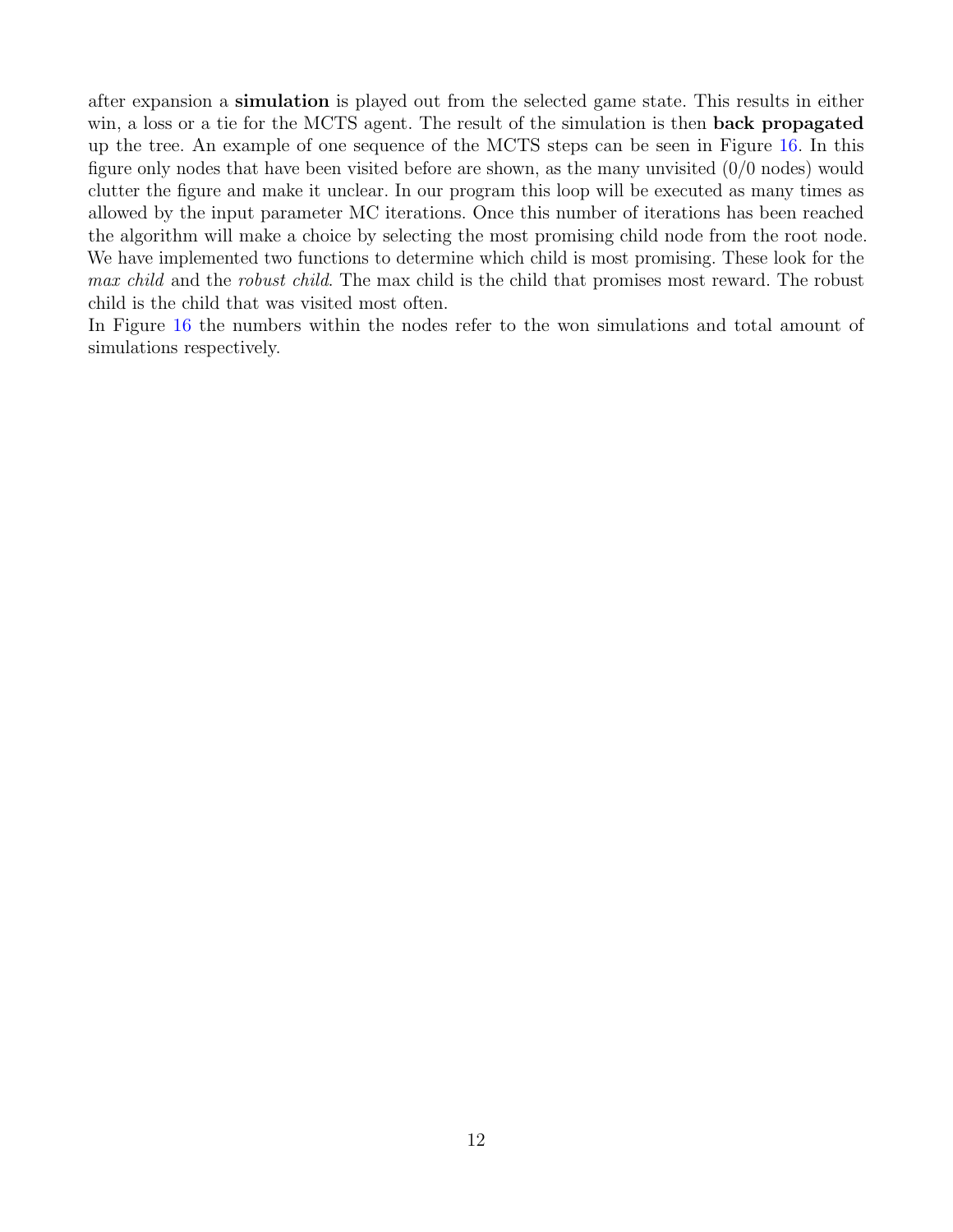## <span id="page-15-0"></span>5 Experiments

In order to determine the performance of the MCTS algorithm we propose to do multiple tests. The first test consists of a comparison between several other AI agents for the DOTS-AND-BOXES game. These agents are described in Section [4.](#page-10-0) The second test is more specific to the Berlekamp book [\[Ber00\]](#page-22-1). This book contains several game situations and gives the optimal move for these situations. We will test some of these situations to see whether the MCTS algorithm compares to the method in the book.

#### <span id="page-15-1"></span>5.1 Comparison of agents

In order to test the performance of the MCTS algorithm we test it against other algorithms. The other algorithms are less complex than the MCTS algorithm and provide an insight in how well it plays against other algorithms. We tested on a board of  $3 \times 3$  boxes. In every matchup we gave the MC and MCTS agents 1000 iterations for each move. We ran each matchup between two algorithms 1000 times. Every matchup was performed twice; if in the first test an agent had to do the first move each time, in the second test this agent had do the the second move each time. Both the standard version of MC and MCTS and enhanced versions, in which the simulations have been adjusted to always do moves to take boxes that have no consequences, have been tested. This testing required some calculation and took 114 minutes of computing time on a pc with an intel core i7 8700k processor. The results of these tests can be seen in Figure [17.](#page-17-0)

In this figure the first of the two players on the vertical axis is the one that is to do the first move. Both the MC and the MCTS agents use the same simulation policy. So both use the standard or both use the enhanced simulation policy. We expected the random agent to perform the least of the agents. From Figure [17](#page-17-0) we can see that the random agent nearly always lost against the greedy agents. It wins a small portion of the games against the MC and MCTS agents, these win percentages are unexpected as it plays randomly against agents that actually do some calculations. It might be explained by the fact that randomness plays a big part in these agents as well. When the random agent is matched up with the enhanced versions of the MC and MCTS algorithms the win rates drop to nearly zero against the MC and it reduces to 3% against the MCTS.

The greedy agent is a simple heuristics based agent. This agent does simple checks on the game board to take boxes wherever possible. This seems to be a decent strategy as it scores fairly well in these tests. The greedy agent won nearly all games against the random player which is to be expected. It also won over 95% of the games against the standard MC and MCTS agents. It still performed well against the enhanced MCTS agent with a win rate of 75%. It performed worse against the enhanced MC algorithm with a win rate of 24%.

The MC agent has two versions, which are the standard and the enhanced versions. The standard version performs decent against the random player with a 91% percent win rate where the enhanced version won 99.3% of the games. The standard MC agent does not perform well against the greedy algorithm with a win rate of 3%. The enhanced version does better against the greedy version, but still not convincingly as the first player with a win rate of 40%. The standard MC agent seems to perform about as well as the MCTS agent. When looking at the enhanced versions of both of these, however, we see that the MC agent performs significantly better than the MCTS agent with a win rate of almost 85%.

We expected the MCTS agent to perform the best of the agents. Just like the MC agent, the MCTS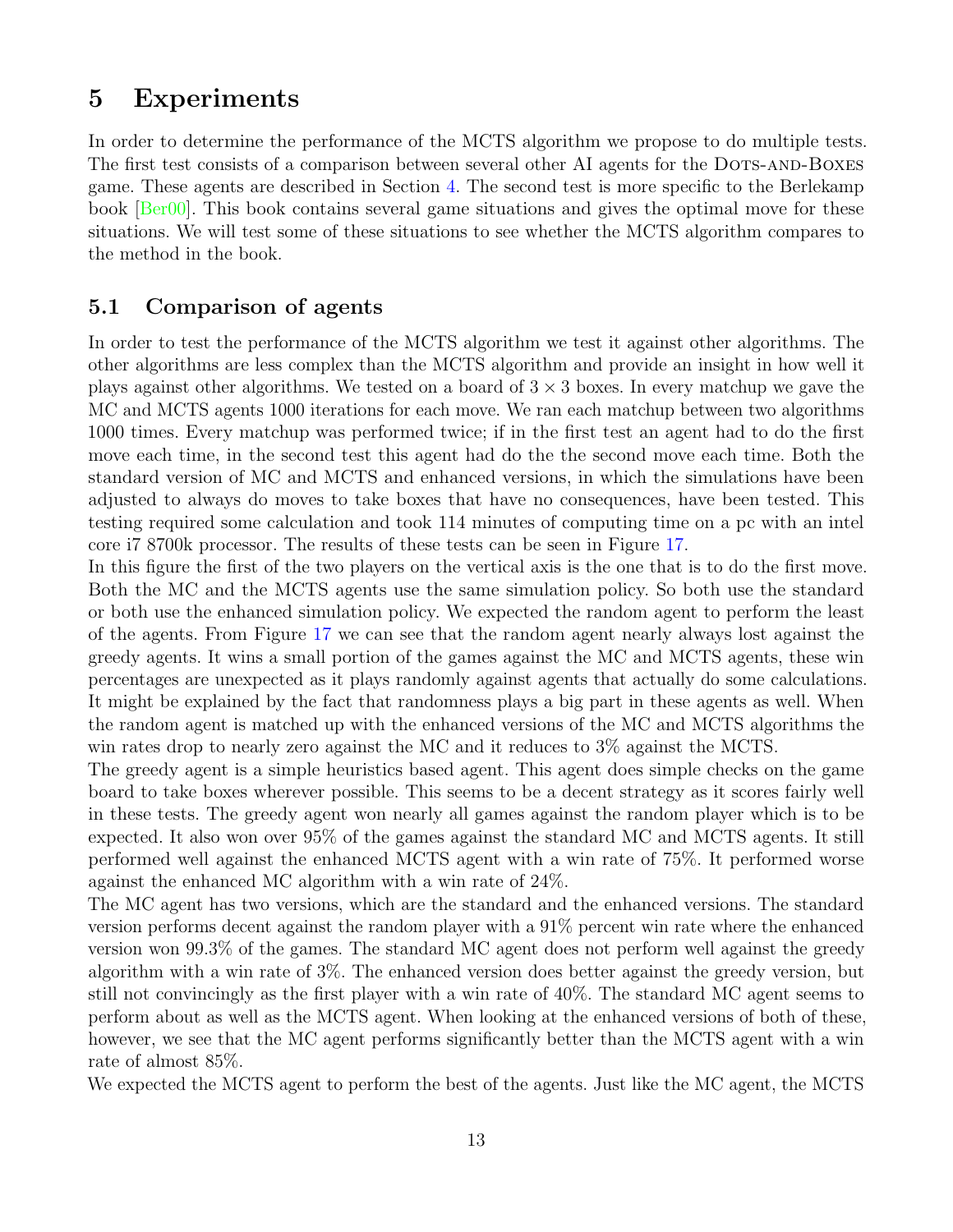agent has both a standard and enhanced version. The MCTS agent has multiple options for the move actual move selection. These prioritize the max child or robust child as explained in Section [4.](#page-10-0) The differences between these options are negligible so we will look at the max child version. Both the standard and enhanced versions perform decently against the random agent with 87% and 90% win rate respectively. This is lower than expected as the MCTS agent checks many states and performs many calculations to do a move, whereas the random agent picks a random move. The MCTS agent performs poorly against the greedy agent with win rates under 1% for the standard and 3% for the enhanced version. With the MCTS agent as first player it seems to be comparable to the MC agent with the standard versions for both. However when looking at the enhanced version we see that the MCTS performs poorly compared to the MC with a win rate of about 5%. When comparing the standard and enhanced versions of the MC and MCTS agents against other agents we see that the win rate is higher for the enhanced versions. When comparing the MC and MCTS agents against each other, we see that the standard versions are comparable in performance. However, with the enhancement the MC agent seems to perform significantly better than the MCTS agent. This indicates that the enhancement is more effective for the MC agent than for the MCTS agent.

#### <span id="page-16-0"></span>5.2 Specific situations from the Berlekamp book

The Berlekamp book [\[Ber00\]](#page-22-1) contains several problems and solutions for the DOTS-AND-BOXES game. These problems are a certain state of the game in which there is one best move. As explained in Section [3,](#page-8-0) a player should aim for a certain amount of long chains in the endgame. These problems are examples of how counting the chain helps in doing the best move.

We have selected three of these problems in order to compare the MCTS algorithm to the method in the Berlekamp book. These three problems have been chosen because of their small size of  $3 \times 3$ and relative simplicity compared to the more advanced problems. For each of these problems we executed the MCTS algorithm with as starting state the game state as shown in the book. We allowed the MCTS algorithm to do 1000 iterations in order to determine which move would be best. From the tree built by the MCTS algorithm we could calculate what profit each move will give us. We present this in figures in which the moves have been replaced with this profit. The green number represents the move that the MCTS will choose. We decided to only look at the max child selection and not at the robust child selection because they behave nearly identical. We do differentiate between the standard, random, simulation policy and the enhanced one.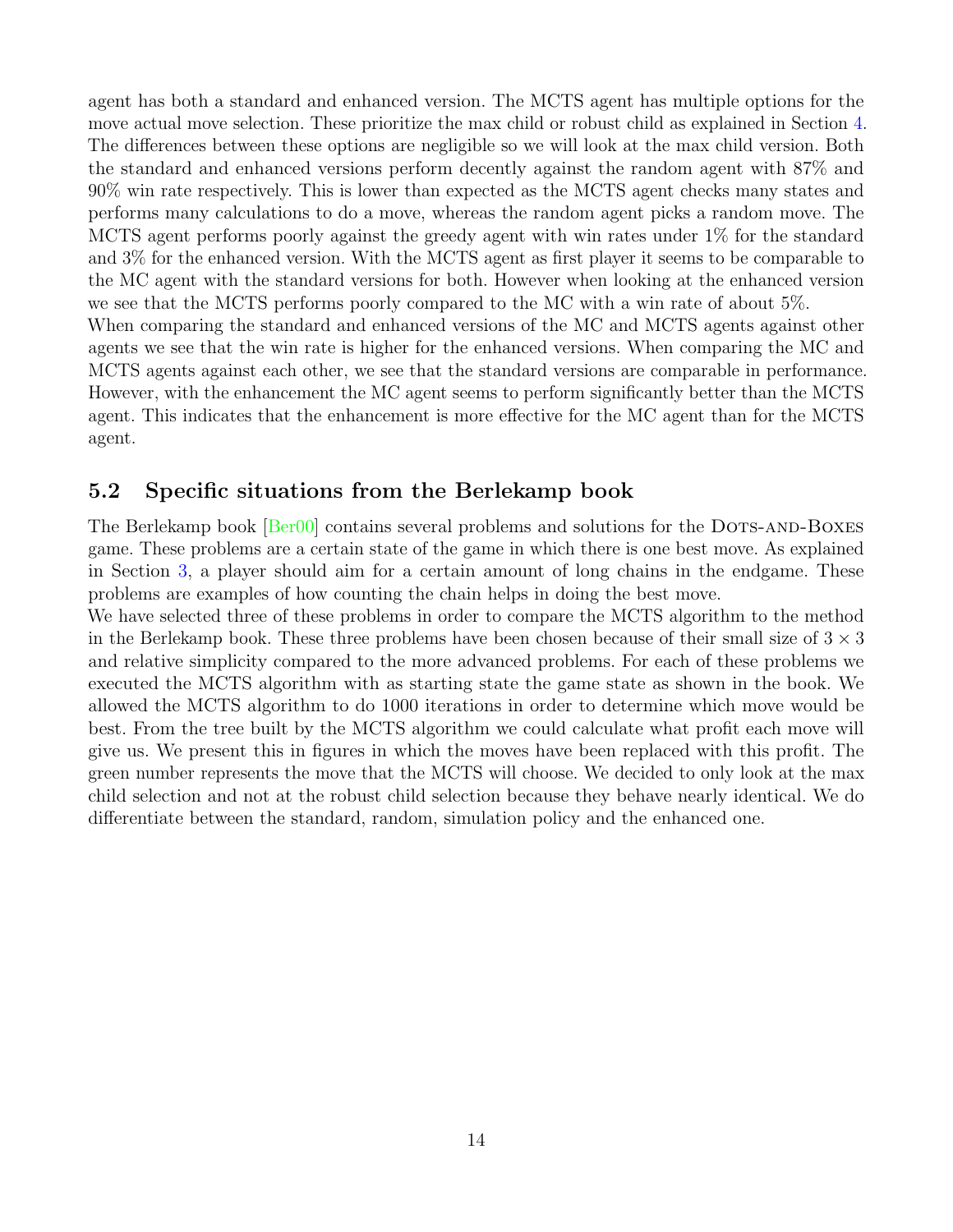<span id="page-17-0"></span>

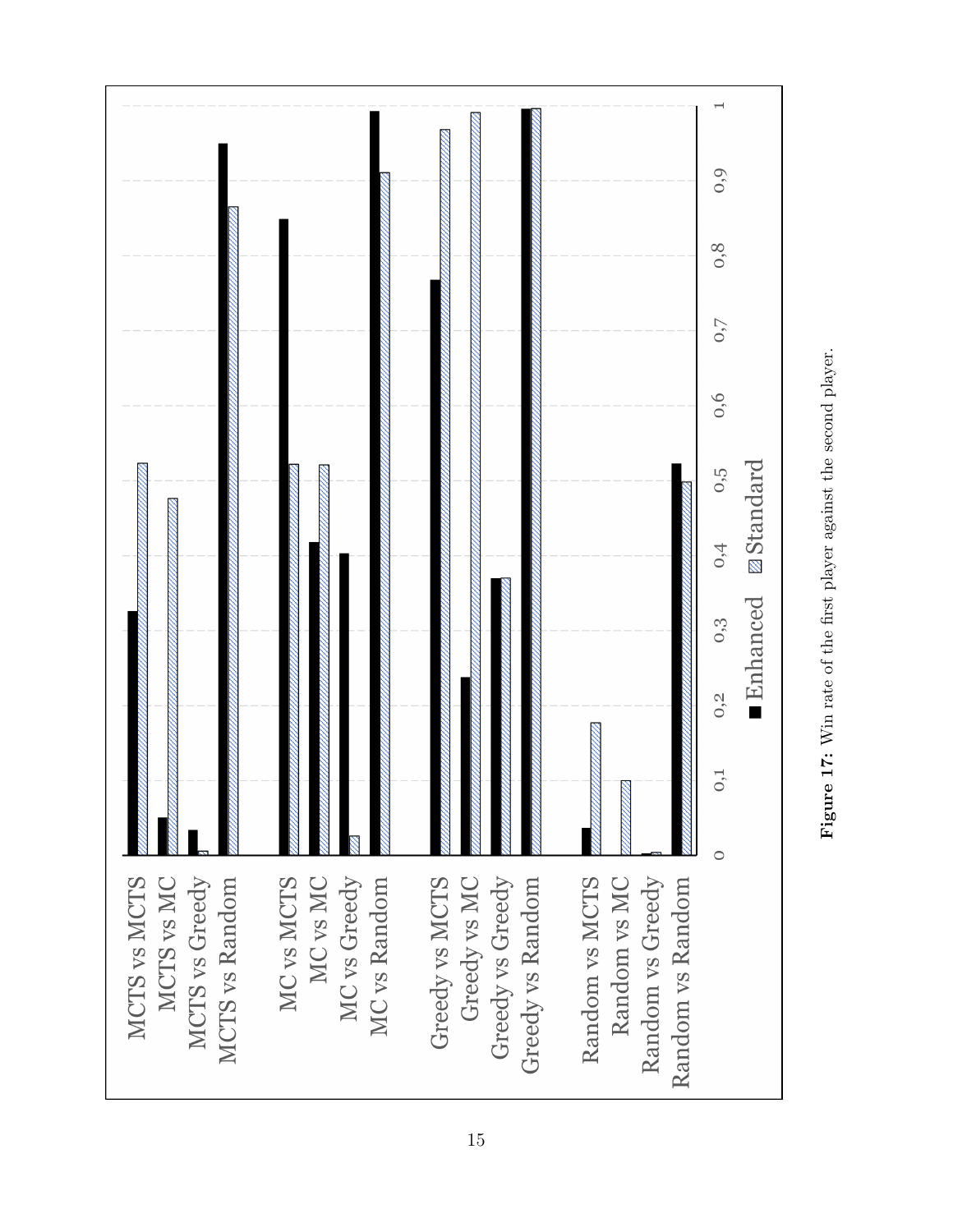#### <span id="page-18-0"></span>5.2.1 Problem 1

<span id="page-18-1"></span>In the first problem ten lines have already been drawn and no boxes have been claimed. This means it is the first player's turn. The problem is illustrated in Figure [18](#page-18-1) and the unique best move according to Berlekamp is shown as a dotted line.



Figure 18: Situation 1. Best move according to Berlekamp.

According to Berlekamp the first player should aim to create an even number of initial dots plus the number of long chains. There is an even number of dots, so the first player should aim for an even number of long chains. There is a long chain in the top left of at least three boxes. The dotted move creates a second long chain in the bottom right and sets the first player up for certain victory. In Figures [19](#page-18-2) and [20](#page-18-2) the scores calculated from the MCTS tree are shown for each move for the standard and enhanced versions respectively. The green scores show the moves that will be done.

<span id="page-18-2"></span>



In this situation the random simulation policy shows two moves with high scores. The move specified by Berlekamp has a high winrate of 82%. Another move, however, has a higher win rate of 87%. This move removes the chance for two long chains to be created and ruins the chance to win against perfect play. The enhanced simulation policy shows very different chances. Only one move has a high win rate and it is not the move advised by Berlekamp. This move allows the opponent to ensure only one long chain is possible by doing the same move done by the standard version, which eliminates any chance of victory against perfect play.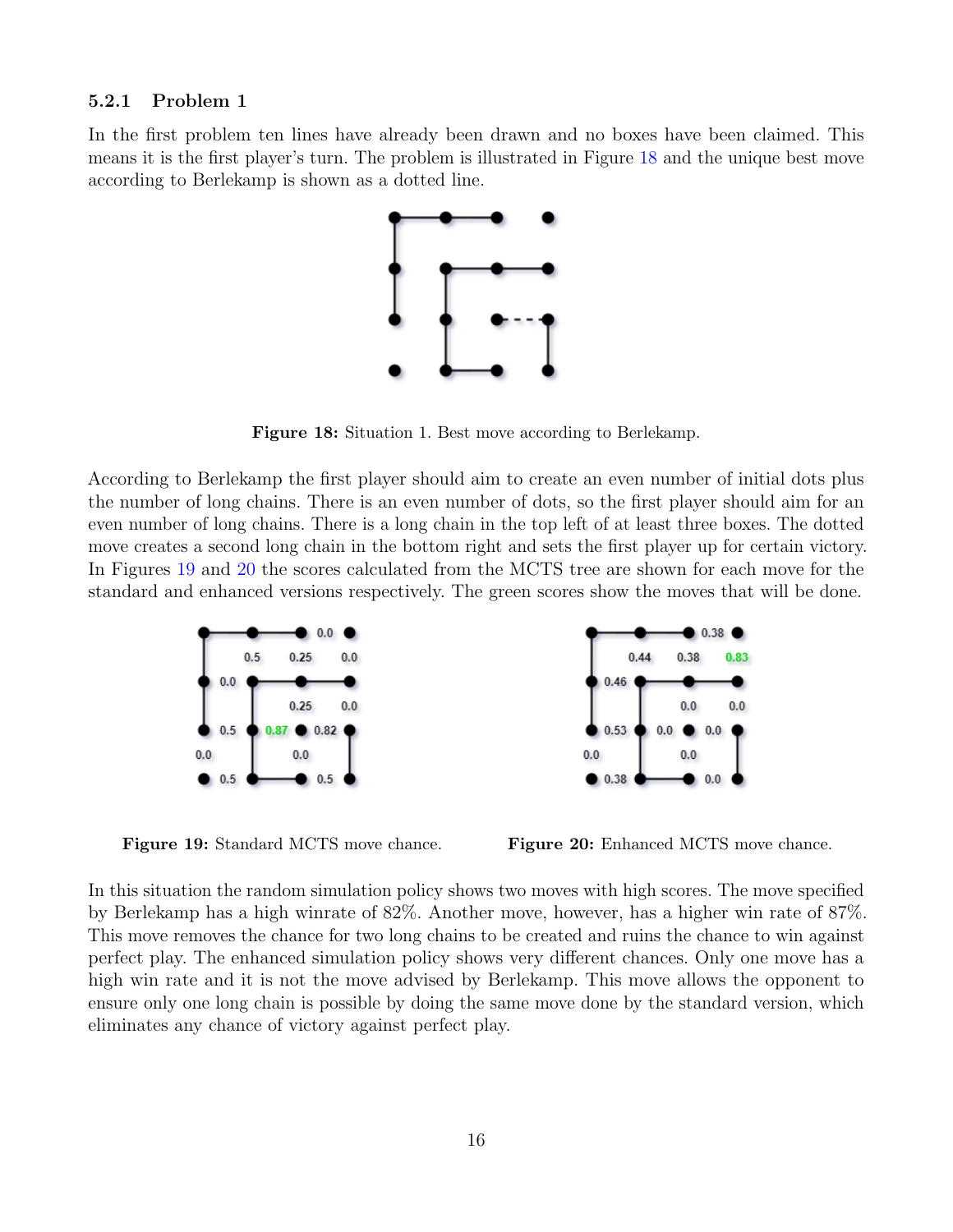#### <span id="page-19-0"></span>5.2.2 Problem 2

<span id="page-19-1"></span>In Problem 2 twelve lines have already been drawn and no boxes have been claimed. This means it is the first player's turn. The problem is illustrated in Figure [21](#page-19-1) and the best move according to Berlekamp is shown as a dotted line.



Figure 21: Situation 2. Best move according to Berlekamp.

There is an even number of dots, so the first player should aim for an even number of long chains. There is one long chain of six boxes on the right side and a potential long chain of three boxes on the left. The move suggested by Berlekamp completes this long chain of three on the left. This forces the opponent to do the first move in a long chain allowing the first player to claim some boxes and do a double dealing move, also claiming the other chain at the expense of two boxes.



Figure 22: Standard MCTS move chance. Figure 23: Enhanced MCTS move chance.

In Problem 2, the random simulation policy would choose the same move as Berlekamp would with a win rate of 82%. The enhanced simulation policy chooses a move that immediately gives a long chain of six boxes out of nine to the opponent, losing the game in the process.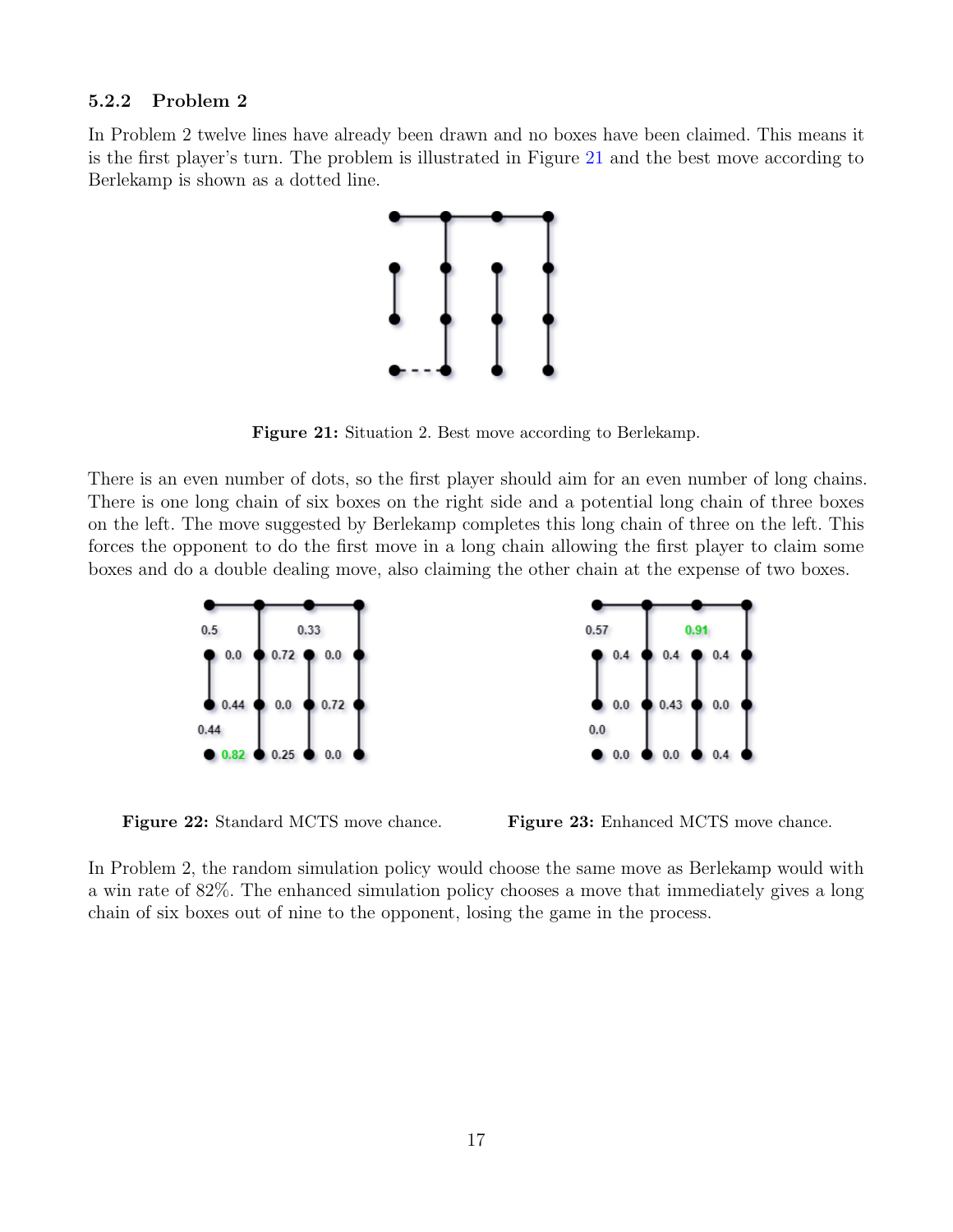#### <span id="page-20-0"></span>5.2.3 Problem 3

<span id="page-20-2"></span>In Problem 3 eleven lines have been drawn and no boxes have been claimed. This means it is the second player's turn. The problem is illustrated in Figure [24](#page-20-2) and the best move according to Berlekamp is shown as a dotted line.



Figure 24: Situation 2. Best move according to Berlekamp.

There is an even number of dots, so the second player should aim for an odd number of long chains. There is one long chain of at least five boxes on the right side and a potential long chain of three boxes on the left. The move suggested by Berlekamp interrupts this long chain of three on the left. This forces the opponent to do the first move in a long chain allowing the second player to claim the long chain.



Figure 25: Standard MCTS move chance. Figure 26: Enhanced MCTS move chance.

In Problem 3 the standard MCTS version does the first move in a long chain of five boxes out of nine boxes, effectively losing the game right there. The enhanced MCTS version completes the long chain of three on the left side, making the number of long chains in this game even. This allows the opponent to do the last free move on the bottom right. The MCTS will have to do the first move in a long chain, giving away all but two boxes.

#### <span id="page-20-1"></span>5.2.4 Summary

In some situations the standard MCTS does or comes close to doing the move Berlekamp suggests. In the shown situations the enhanced MCTS seems to never do the optimal moves. This is strange as the enhanced MCTS shows higher win rates than standard against random and greedy agents.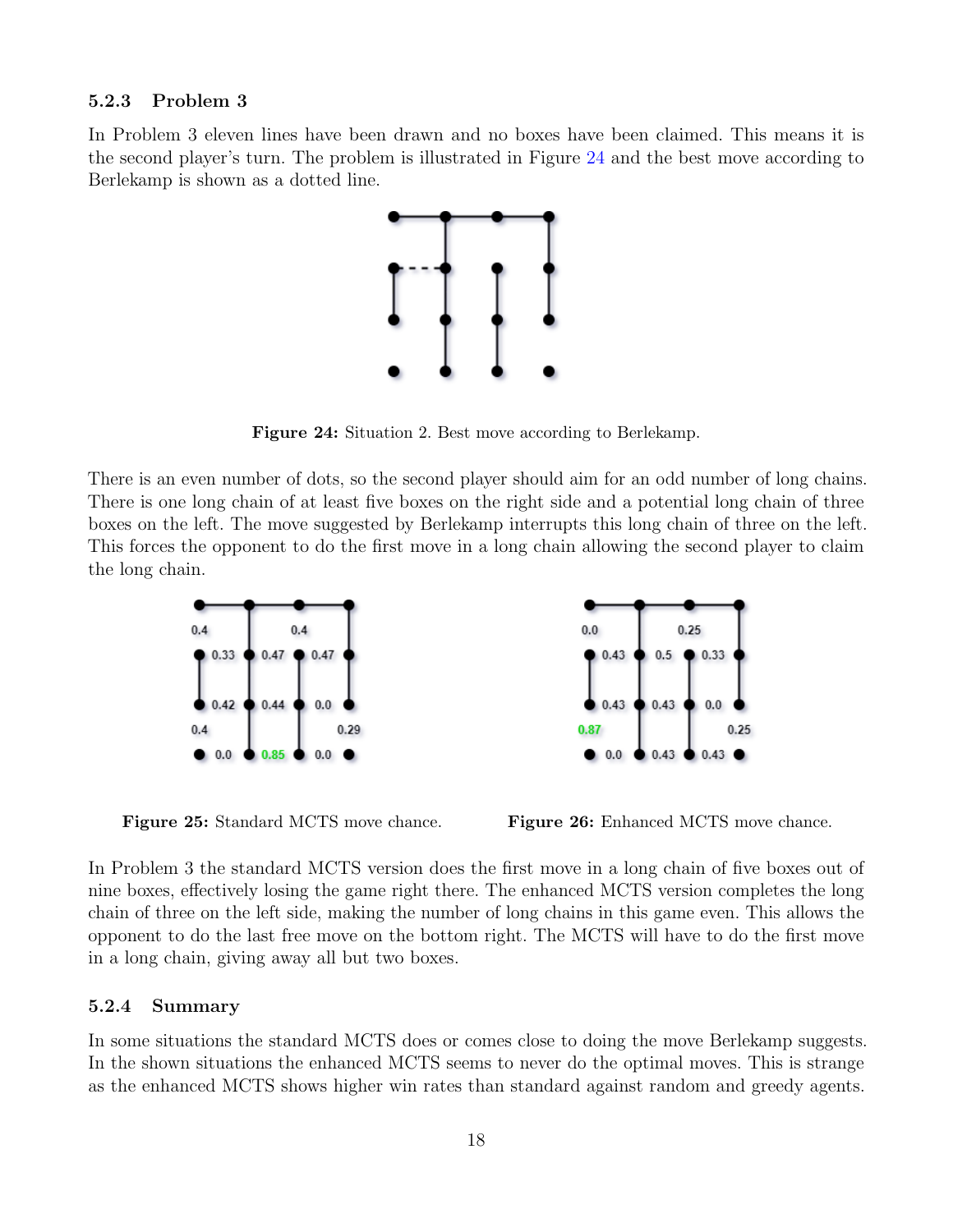## <span id="page-21-0"></span>6 Conclusions and Further Research

In this thesis we look at the DOTS-AND-BOXES game. We aim to analyze the performance of the Monte Carlo Tree Search (MCTS) algorithm for DOTS-AND-BOXES and in particular compare it to the leading work on the field by Berlekamp [\[Ber00\]](#page-22-1). We expected the MCTS agent to perform well against the other agents and find the correct solutions. Infact, we find that the MCTS algorithm performs better than the random agent, similar to the regular MC algorithm and worse than a greedy agent, a simple rule base algorithm. This shows that the MCTS algorithm without any special improvement performs worse than expected. We also find that the MCTS with enhanced simulation policy performs better than the pure MCTS agent against the other agents except for the enhanced MC agent. The MC agent with the same enhanced simulation policy performs better than the MCTS, which indicates it benefits more from the enhancement. We find it odd that the MCTS agent does not outperform the MC agent, as the MC essentially only looks at the top level of the game tree and the MCTS looks deeper. A reason might be that the MCTS does not investigate broad enough.

We have tested the performance of both the pure MCTS agent and the MCTS agent with enhanced simulation policy on three problems presented in Berlekamp's book. The pure MCTS agent found the solution to Problem 2 and came close to finding the solution in Problem 1. The enhanced MCTS agent did not find a single solution. This finding was unexpected as the enhanced MCTS agent seems to outperform the pure MCTS agent against the other agents.

While tweaking the MCTS algorithm, we notice that the constant in the UCT formula has significant effect on the overall win rate. We see that a constant near 0.6 works best. As the standard constant enect on the overall win rate. We see that a constant hear 0.0 works best. As the standard constant<br>for the exploration factor in the UCT is  $\sqrt{2}$  it seems that the exploration factor is not as important as the exploitation factor for MCTS for DOTS-AND-BOXES.

For future work it might be interesting to try other simulation policies. This could lead to more accurate predictions and trees, which in turn causes the algorithm to pick better moves. Because of time and hardware limitations we decided to keep the size of the board contained to  $3 \times 3$ . It might be interesting to look at how MCTS performs on a larger board. We doubt however that it will perform better without better enhancements.